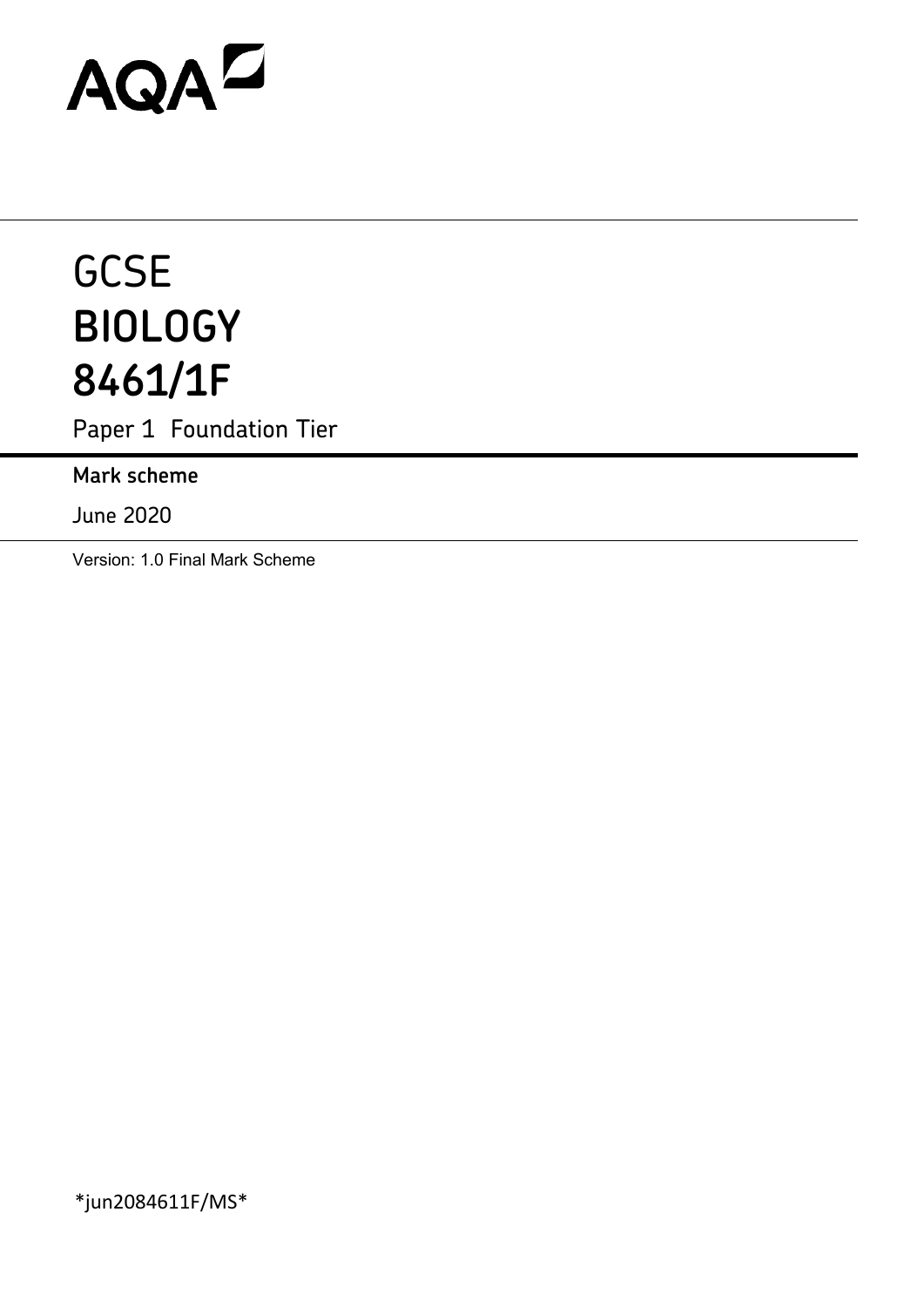Mark schemes are prepared by the Lead Assessment Writer and considered, together with the relevant questions, by a panel of subject teachers. This mark scheme includes any amendments made at the standardisation events which all associates participate in and is the scheme which was used by them in this examination. The standardisation process ensures that the mark scheme covers the students' responses to questions and that every associate understands and applies it in the same correct way. As preparation for standardisation each associate analyses a number of students' scripts. Alternative answers not already covered by the mark scheme are discussed and legislated for. If, after the standardisation process, associates encounter unusual answers which have not been raised they are required to refer these to the Lead Examiner.

It must be stressed that a mark scheme is a working document, in many cases further developed and expanded on the basis of students' reactions to a particular paper. Assumptions about future mark schemes on the basis of one year's document should be avoided; whilst the guiding principles of assessment remain constant, details will change, depending on the content of a particular examination paper.

Further copies of this mark scheme are available from aqa.org.uk

#### **Copyright information**

For confidentiality purposes acknowledgements of third-party material are published in a separate booklet which is available for free download from [www.aqa.org.uk](http://www.aqa.org.uk/) after the live examination series.

Copyright © 2020 AQA and its licensors. All rights reserved.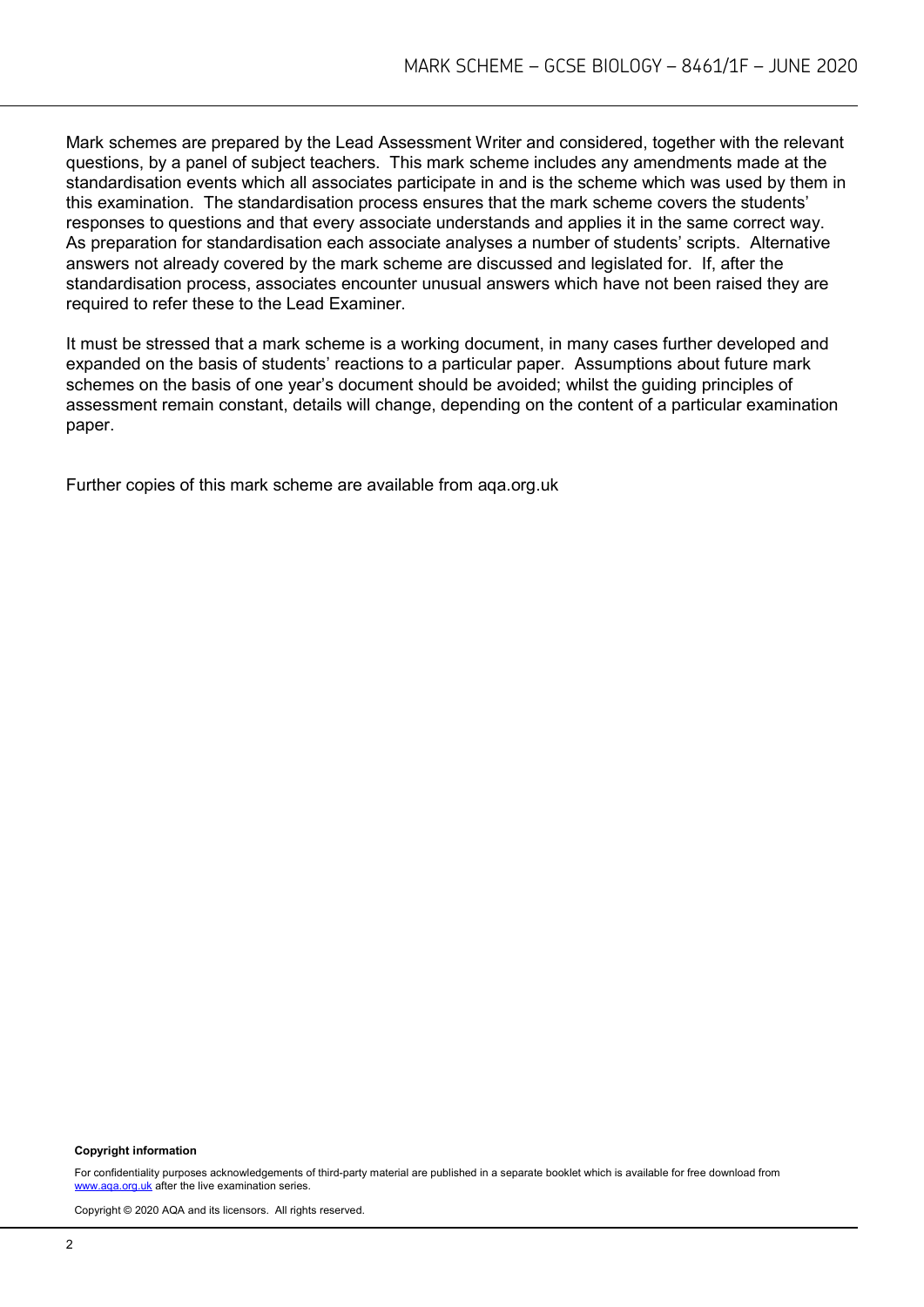# Information to Examiners

# 1. General

The mark scheme for each question shows:

- the marks available for each part of the question
- the total marks available for the question
- the typical answer or answers which are expected
- extra information to help the Examiner make his or her judgement
- the Assessment Objectives, level of demand and specification content that each question is intended to cover.

The extra information is aligned to the appropriate answer in the left-hand part of the mark scheme and should only be applied to that item in the mark scheme.

At the beginning of a part of a question a reminder may be given, for example: where consequential marking needs to be considered in a calculation; or the answer may be on the diagram or at a different place on the script.

In general the right-hand side of the mark scheme is there to provide those extra details which confuse the main part of the mark scheme yet may be helpful in ensuring that marking is straightforward and consistent.

# 2. Emboldening and underlining

- **2.1** In a list of acceptable answers where more than one mark is available 'any **two** from' is used, with the number of marks emboldened. Each of the following bullet points is a potential mark.
- **2.2** A bold **and** is used to indicate that both parts of the answer are required to award the mark.
- **2.3** Alternative answers acceptable for a mark are indicated by the use of **or**. Different terms in the mark scheme are shown by a /; eg allow smooth / free movement.
- **2.4** Any wording that is underlined is essential for the marking point to be awarded.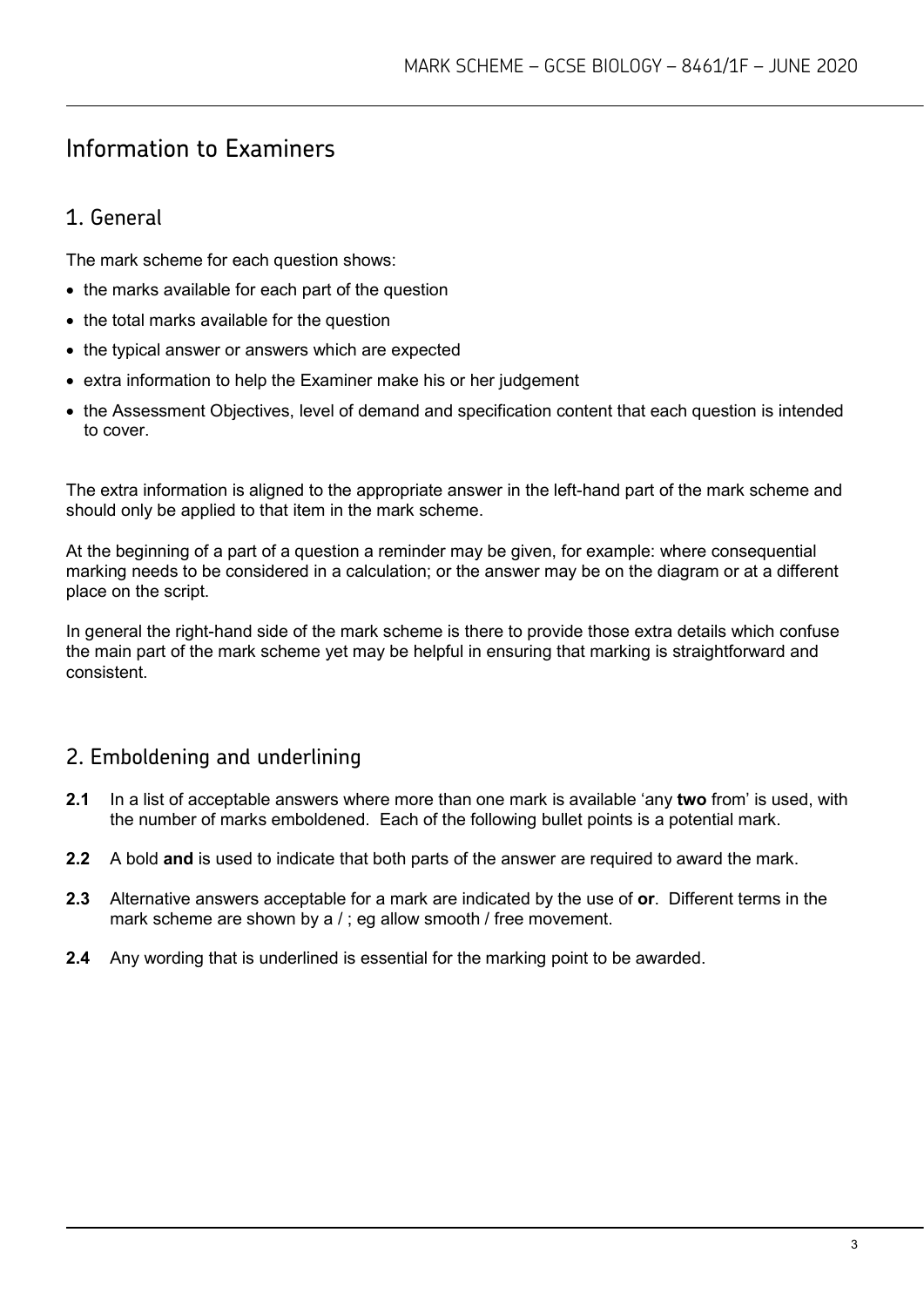### 3. Marking points

#### **3.1 Marking of lists**

This applies to questions requiring a set number of responses, but for which students have provided extra responses. The general principle to be followed in such a situation is that 'right + wrong = wrong'.

Each error/contradiction negates each correct response. So, if the number of error/contradictions equals or exceeds the number of marks available for the question, no marks can be awarded.

However, responses considered to be neutral (indicated as \* in example 1) are not penalised.

Example 1: What is the pH of an acidic solution?

| <b>Student</b> | <b>Response</b> | Marks<br>awarded |
|----------------|-----------------|------------------|
| 1              | green, 5        |                  |
| 2              | red*, 5         |                  |
| 3              | red*, 8         |                  |

Example 2: Name two planets in the solar system.

| Student | <b>Response</b>     | <b>Marks awarded</b> |
|---------|---------------------|----------------------|
|         | Neptune, Mars, Moon |                      |
| 2       | Neptune, Sun, Mars, | 0                    |
|         | Moon                |                      |

#### **3.2 Use of chemical symbols/formulae**

If a student writes a chemical symbol/formula instead of a required chemical name, full credit can be given if the symbol/formula is correct and if, in the context of the question, such action is appropriate.

#### **3.3 Marking procedure for calculations**

Marks should be awarded for each stage of the calculation completed correctly, as students are instructed to show their working. Full marks can, however, be given for a correct numerical answer, without any working shown.

#### **3.4 Interpretation of 'it'**

Answers using the word 'it' should be given credit only if it is clear that the 'it' refers to the correct subject.

**[2 marks]**

**[1 mark]**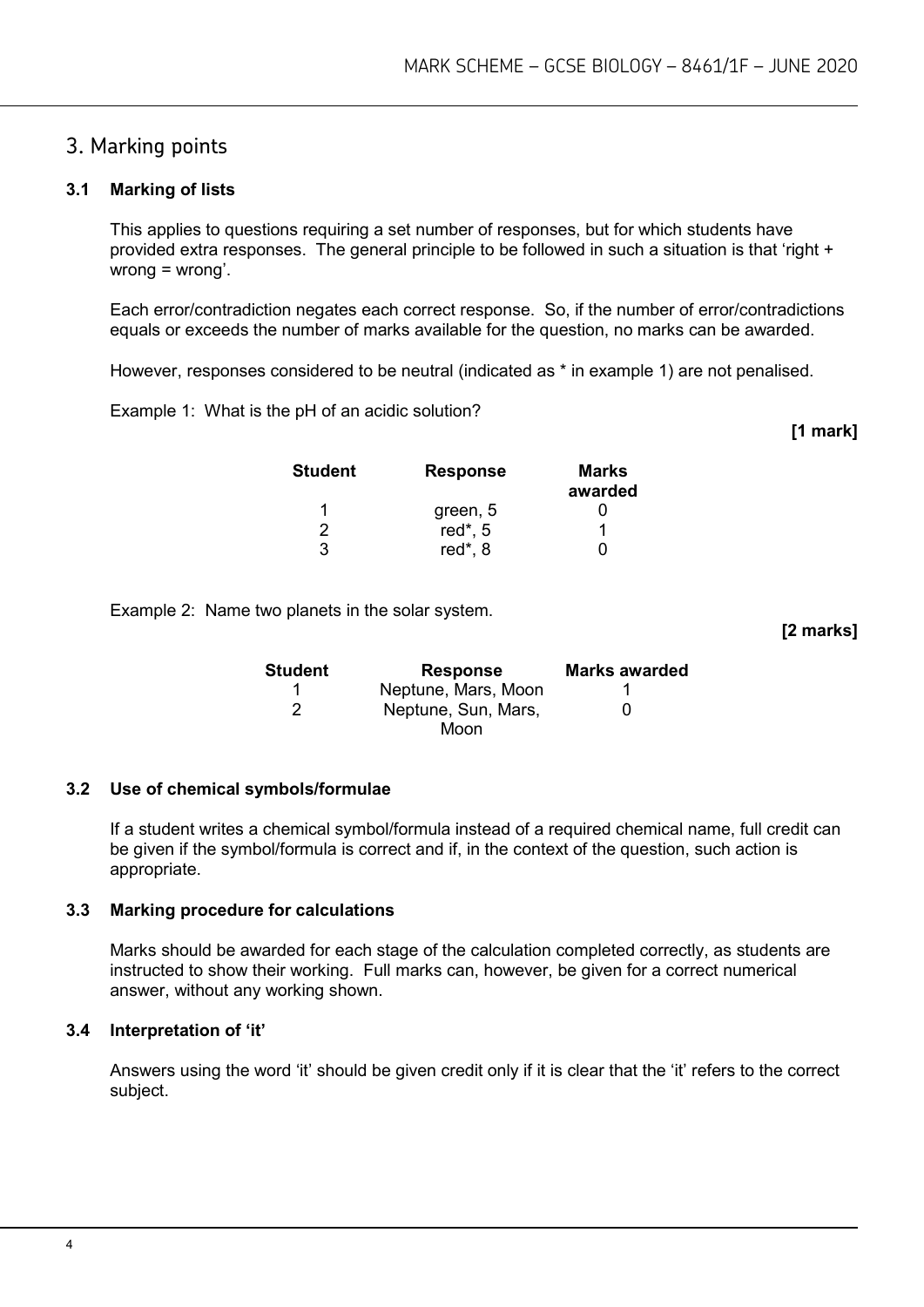#### **3.5 Errors carried forward**

Any error in the answers to a structured question should be penalised once only.

Papers should be constructed in such a way that the number of times errors can be carried forward is kept to a minimum. Allowances for errors carried forward are most likely to be restricted to calculation questions and should be shown by the abbreviation ecf in the marking scheme.

#### **3.6 Phonetic spelling**

The phonetic spelling of correct scientific terminology should be credited **unless** there is a possible confusion with another technical term.

#### **3.7 Brackets**

(…..) are used to indicate information which is not essential for the mark to be awarded but is included to help the examiner identify the sense of the answer required.

#### **3.8 Allow**

In the mark scheme additional information, 'allow' is used to indicate creditworthy alternative answers.

#### **3.9 Ignore**

Ignore is used when the information given is irrelevant to the question or not enough to gain the marking point. Any further correct amplification could gain the marking point.

#### **3.10 Do not accept**

Do **not** accept means that this is a wrong answer which, even if the correct answer is given as well, will still mean that the mark is not awarded.

#### 4. Level of response marking instructions

Extended response questions are marked on level of response mark schemes.

- Level of response mark schemes are broken down into levels, each of which has a descriptor.
- The descriptor for the level shows the average performance for the level.
- There are two marks in each level.

Before you apply the mark scheme to a student's answer, read through the answer and annotate it (as instructed) to show the qualities that are being looked for. You can then apply the mark scheme.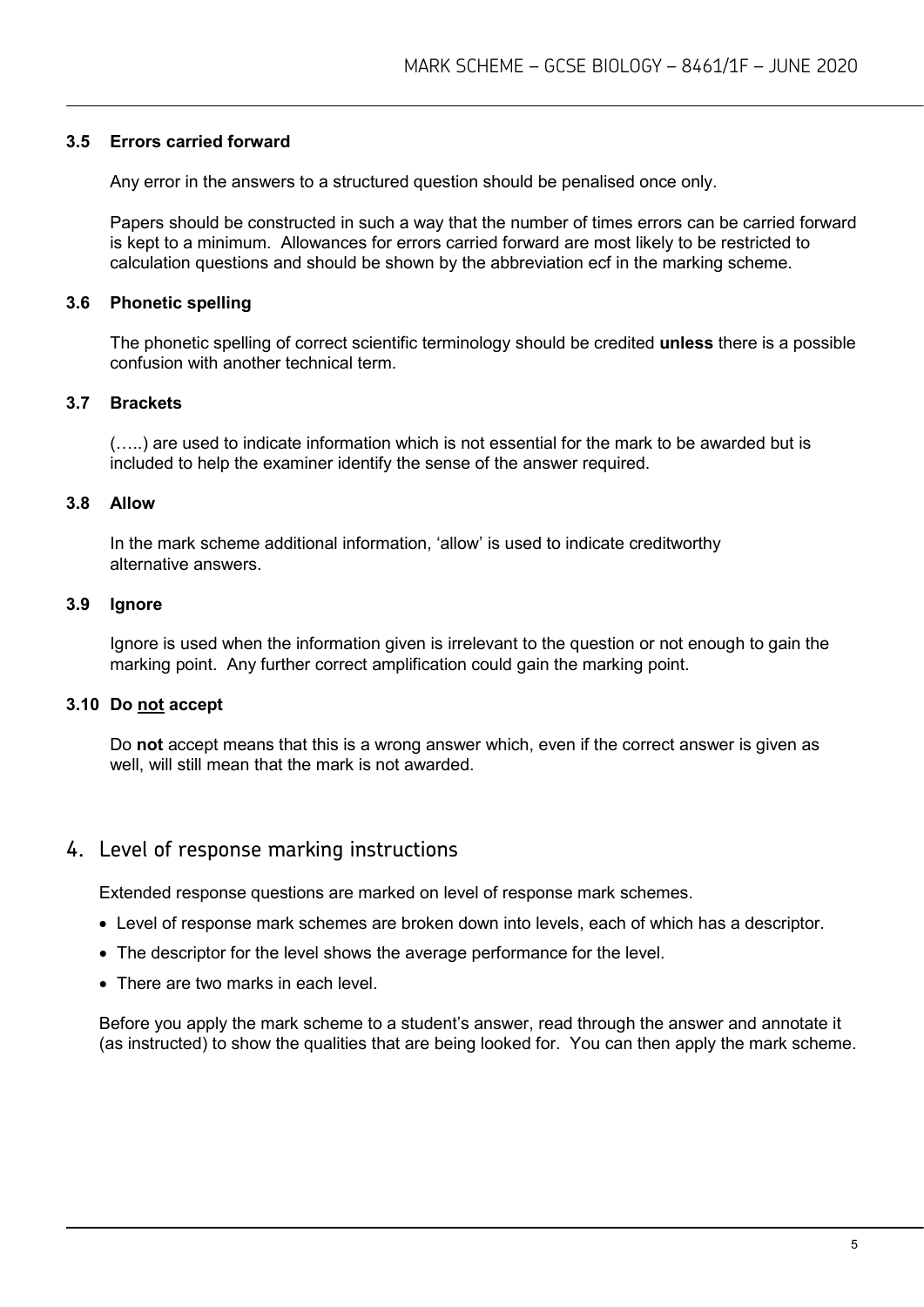#### **Step 1: Determine a level**

Start at the lowest level of the mark scheme and use it as a ladder to see whether the answer meets the descriptor for that level. The descriptor for the level indicates the different qualities that might be seen in the student's answer for that level. If it meets the lowest level then go to the next one and decide if it meets this level, and so on, until you have a match between the level descriptor and the answer.

When assigning a level you should look at the overall quality of the answer. Do **not** look to penalise small and specific parts of the answer where the student has not performed quite as well as the rest. If the answer covers different aspects of different levels of the mark scheme you should use a best fit approach for defining the level.

Use the variability of the response to help decide the mark within the level, ie if the response is predominantly level 2 with a small amount of level 3 material it would be placed in level 2 but be awarded a mark near the top of the level because of the level 3 content.

#### **Step 2: Determine a mark**

Once you have assigned a level you need to decide on the mark. The descriptors on how to allocate marks can help with this.

The exemplar materials used during standardisation will help. There will be an answer in the standardising materials which will correspond with each level of the mark scheme. This answer will have been awarded a mark by the Lead Examiner. You can compare the student's answer with the example to determine if it is the same standard, better or worse than the example. You can then use this to allocate a mark for the answer based on the Lead Examiner's mark on the example.

You may well need to read back through the answer as you apply the mark scheme to clarify points and assure yourself that the level and the mark are appropriate.

Indicative content in the mark scheme is provided as a guide for examiners. It is not intended to be exhaustive and you must credit other valid points. Students do **not** have to cover all of the points mentioned in the indicative content to reach the highest level of the mark scheme.

You should ignore any irrelevant points made. However, full marks can be awarded only if there are no incorrect statements that contradict a correct response.

An answer which contains nothing of relevance to the question must be awarded no marks.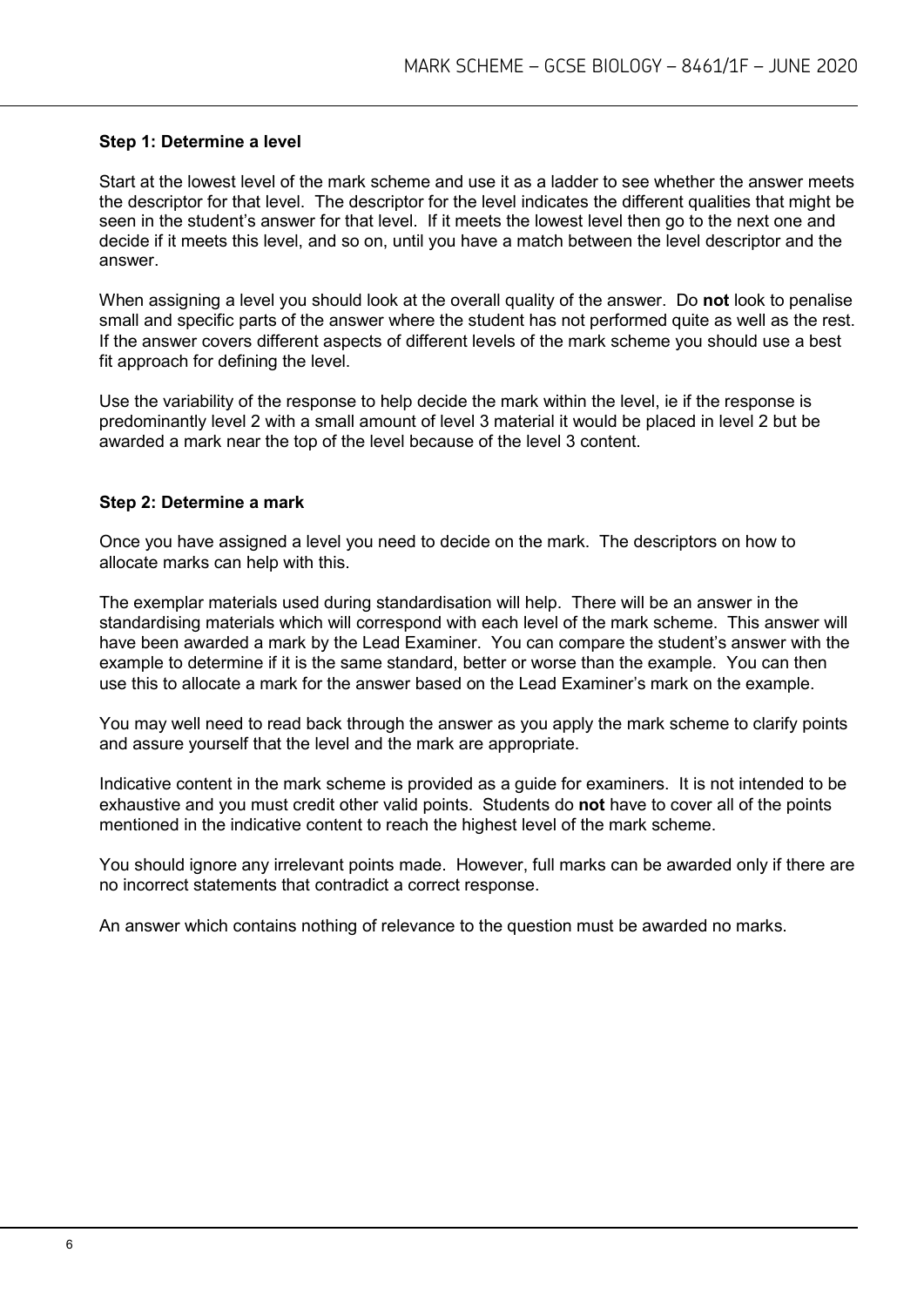| Question | <b>Answers</b>                                                                                                                         | <b>Extra information</b>                                                                                                                                                                    | <b>Mark</b>      | AO /<br>Spec. Ref.                             |
|----------|----------------------------------------------------------------------------------------------------------------------------------------|---------------------------------------------------------------------------------------------------------------------------------------------------------------------------------------------|------------------|------------------------------------------------|
| 01.1     | bacterium                                                                                                                              |                                                                                                                                                                                             | $\mathbf 1$      | AO <sub>2</sub><br>4.1.1.1                     |
| 01.2     | to strengthen the cell                                                                                                                 |                                                                                                                                                                                             | $\mathbf{1}$     | AO <sub>1</sub><br>4.1.1.1<br>4.1.1.2          |
| 01.3     | chloroplast                                                                                                                            |                                                                                                                                                                                             | $\mathbf 1$      | AO <sub>2</sub><br>4.1.1.2<br>4.2.3.1          |
| 01.4     | <b>Structure</b><br>Cell membrane<br>Mitochondria<br>Ribosomes<br>additional line from a box on the left negates the mark for that box | <b>Function</b><br>Controls transport of<br>substances into the cell<br>Where energy is released<br>Where glucose is made<br>Where photosynthesis<br>takes place<br>Where proteins are made | 3                | AO <sub>1</sub><br>4.1.1.2<br>4.1.3.1          |
| 01.5     | adjust the focus knob                                                                                                                  |                                                                                                                                                                                             | $\mathbf{1}$     | AO <sub>3</sub><br>4.1.1.2<br>RPA1             |
| 01.6     | $(A = 15 (mm))$<br>$(B =) 60$ (mm)                                                                                                     | allow a tolerance of $±$ 1mm                                                                                                                                                                | 1<br>$\mathbf 1$ | AO <sub>2</sub><br>4.1.1.2<br>RPA <sub>1</sub> |
| 01.7     | $\frac{60}{15}$ = 4(.0)                                                                                                                | allow ecf from question 01.6                                                                                                                                                                | $\mathbf{1}$     | AO <sub>2</sub><br>4.1.1.2<br>RPA <sub>1</sub> |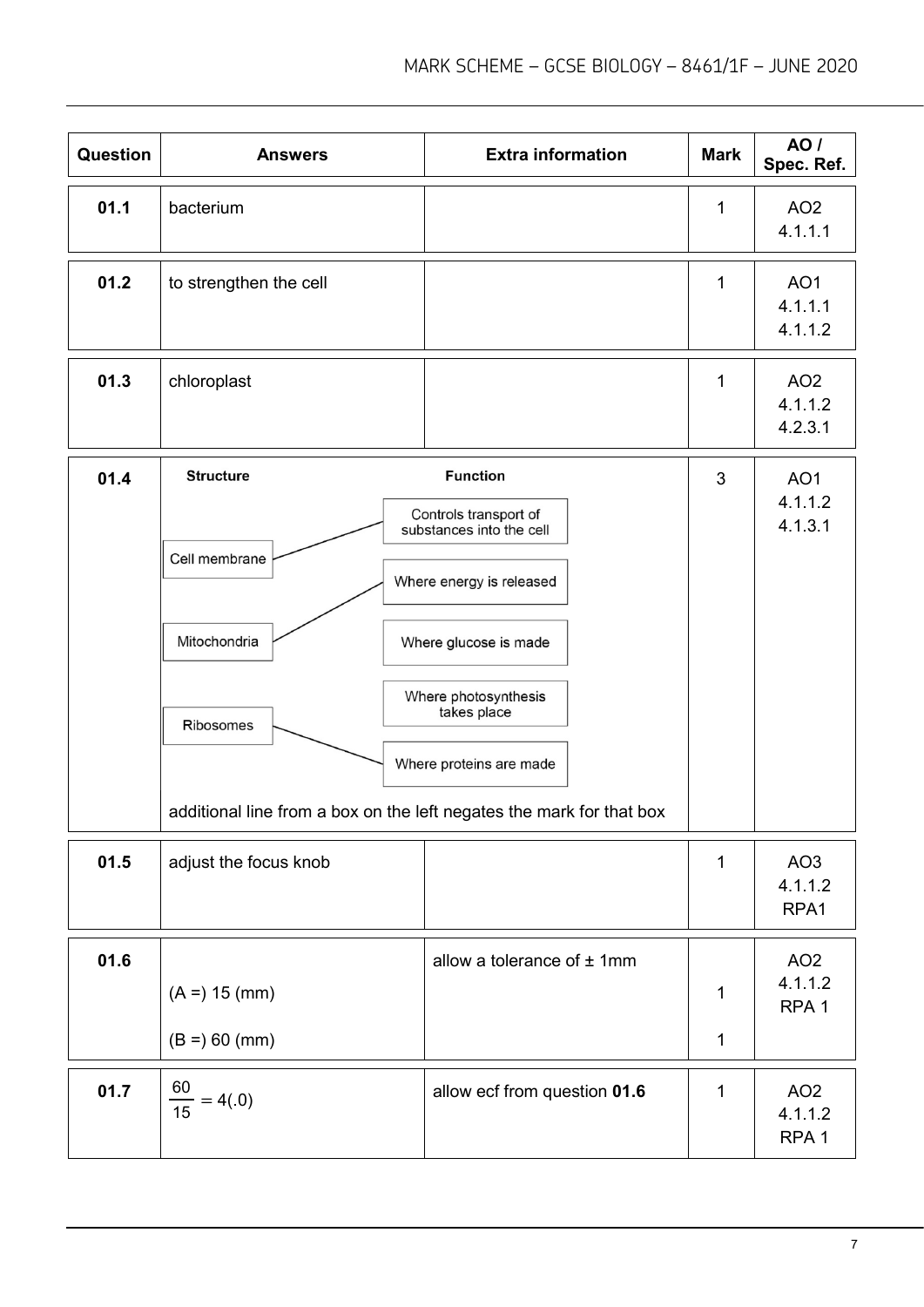| 01.8         | $\frac{40}{0.1}$<br>400 | do not accept if a unit is given |    | AO <sub>2</sub><br>4.1.1.5<br>RPA <sub>1</sub> |
|--------------|-------------------------|----------------------------------|----|------------------------------------------------|
| <b>Total</b> |                         |                                  | 12 |                                                |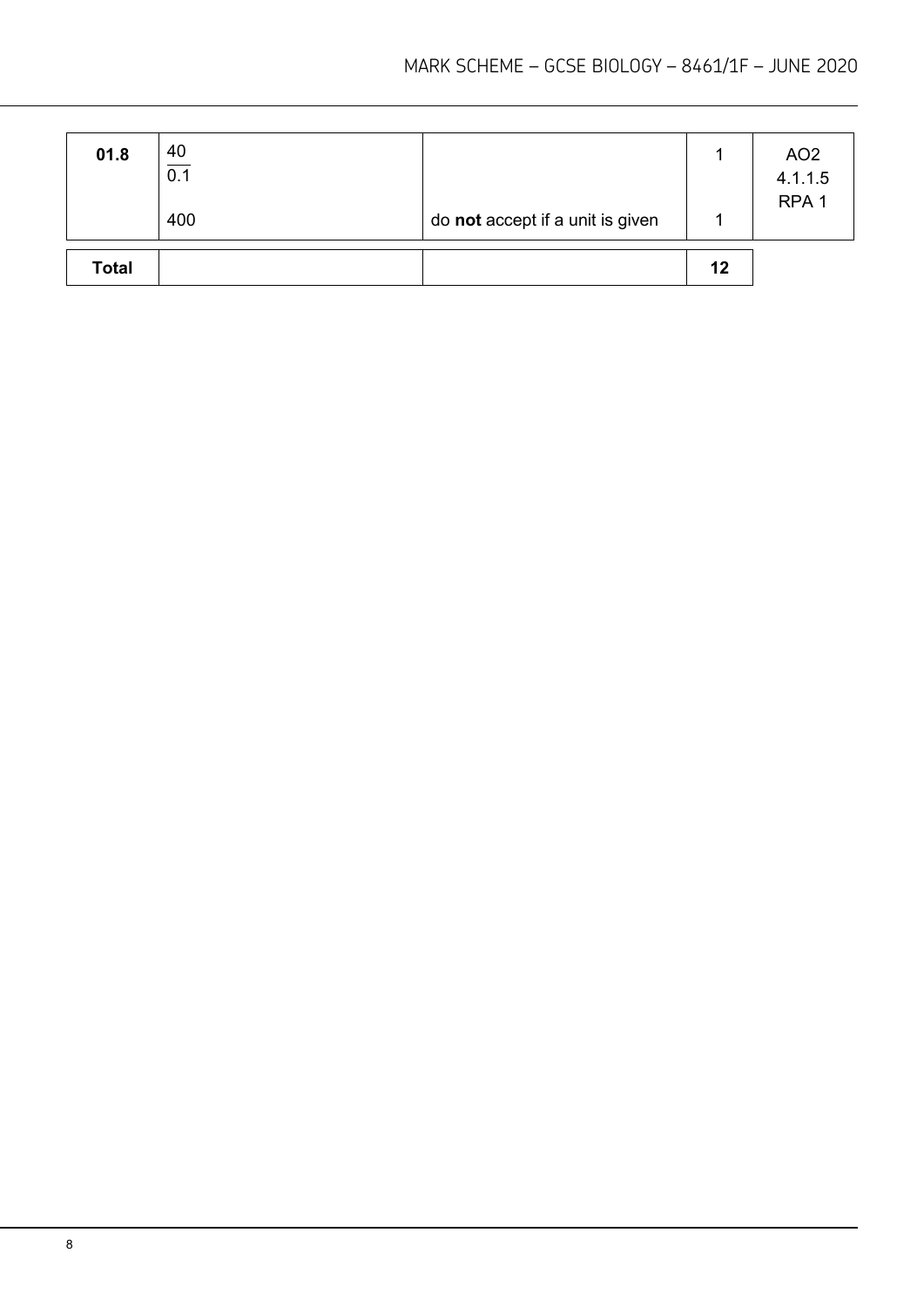| Question | <b>Answers</b>                                                                                                                                                                                     | <b>Extra information</b>                                                                                                                                                                                            | <b>Mark</b>    | <b>AO</b> /<br>Spec. Ref.             |
|----------|----------------------------------------------------------------------------------------------------------------------------------------------------------------------------------------------------|---------------------------------------------------------------------------------------------------------------------------------------------------------------------------------------------------------------------|----------------|---------------------------------------|
| 02.1     | mitosis                                                                                                                                                                                            |                                                                                                                                                                                                                     | $\mathbf{1}$   | AO <sub>1</sub><br>4.1.2.2            |
| 02.2     | all lines correct $= 2$ marks<br>1 or 2 lines correct $=$ 1 mark<br>Stage of cell cycle<br>Stage 1<br>Stage 2<br>Stage 3<br>additional line from a box on the left negates the credit for that box | What happens during that stage<br>One set of chromosomes is pulled<br>to each end of the cell<br>The cytoplasm and cell membrane<br>divide to form two new cells<br>The cell grows and the<br>chromosomes replicate | $\overline{2}$ | AO <sub>1</sub><br>4.1.2.2            |
| 02.3     | 7<br>$\frac{1}{10}$ × 100                                                                                                                                                                          | allow $\frac{252}{300} \times 100$                                                                                                                                                                                  | $\mathbf 1$    | AO <sub>2</sub><br>4.1.2.2            |
|          | $70\%$ )                                                                                                                                                                                           | allow answer calculated from<br>angle in range 250° to 254°<br>if no other mark awarded, allow<br>0.7 for 1 mark                                                                                                    | 1              |                                       |
| 02.4     | 3                                                                                                                                                                                                  |                                                                                                                                                                                                                     | $\mathbf{1}$   | AO <sub>2</sub><br>4.1.2.2            |
| 02.5     | <b>DNA</b>                                                                                                                                                                                         | allow deoxyribonucleic acid                                                                                                                                                                                         | $\mathbf{1}$   | AO <sub>1</sub><br>4.1.2.1<br>4.1.2.2 |
| 02.6     | a gene                                                                                                                                                                                             |                                                                                                                                                                                                                     | $\mathbf{1}$   | AO <sub>1</sub><br>4.1.2.1            |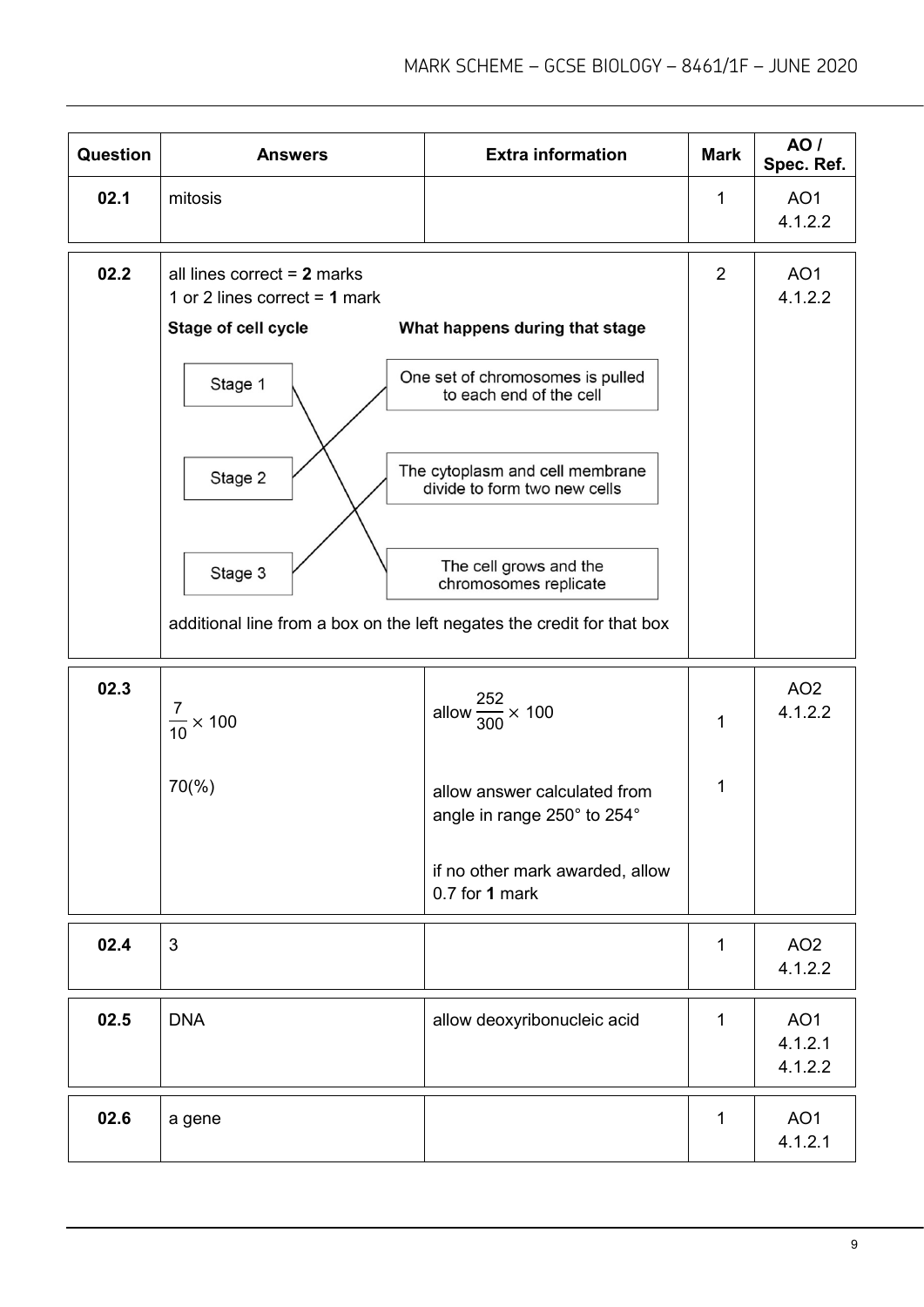| 02.7  | (bone marrow) cells differentiate<br>into many / other types of<br>(named) cell                           | allow (bone marrow) cells can<br>become many / other types of<br>(named) cell                                                     |    | AO <sub>1</sub>            |
|-------|-----------------------------------------------------------------------------------------------------------|-----------------------------------------------------------------------------------------------------------------------------------|----|----------------------------|
|       | (so) will cure diseases where<br>new cells are needed<br>or will cure diseases where cells<br>are damaged | allow (so) will cure anaemia /<br>leukaemia or blood cancer or<br>blood disorders<br>allow (so) will cure paralysis /<br>diabetes |    | AO <sub>2</sub><br>4.1.2.3 |
| Total |                                                                                                           |                                                                                                                                   | 10 |                            |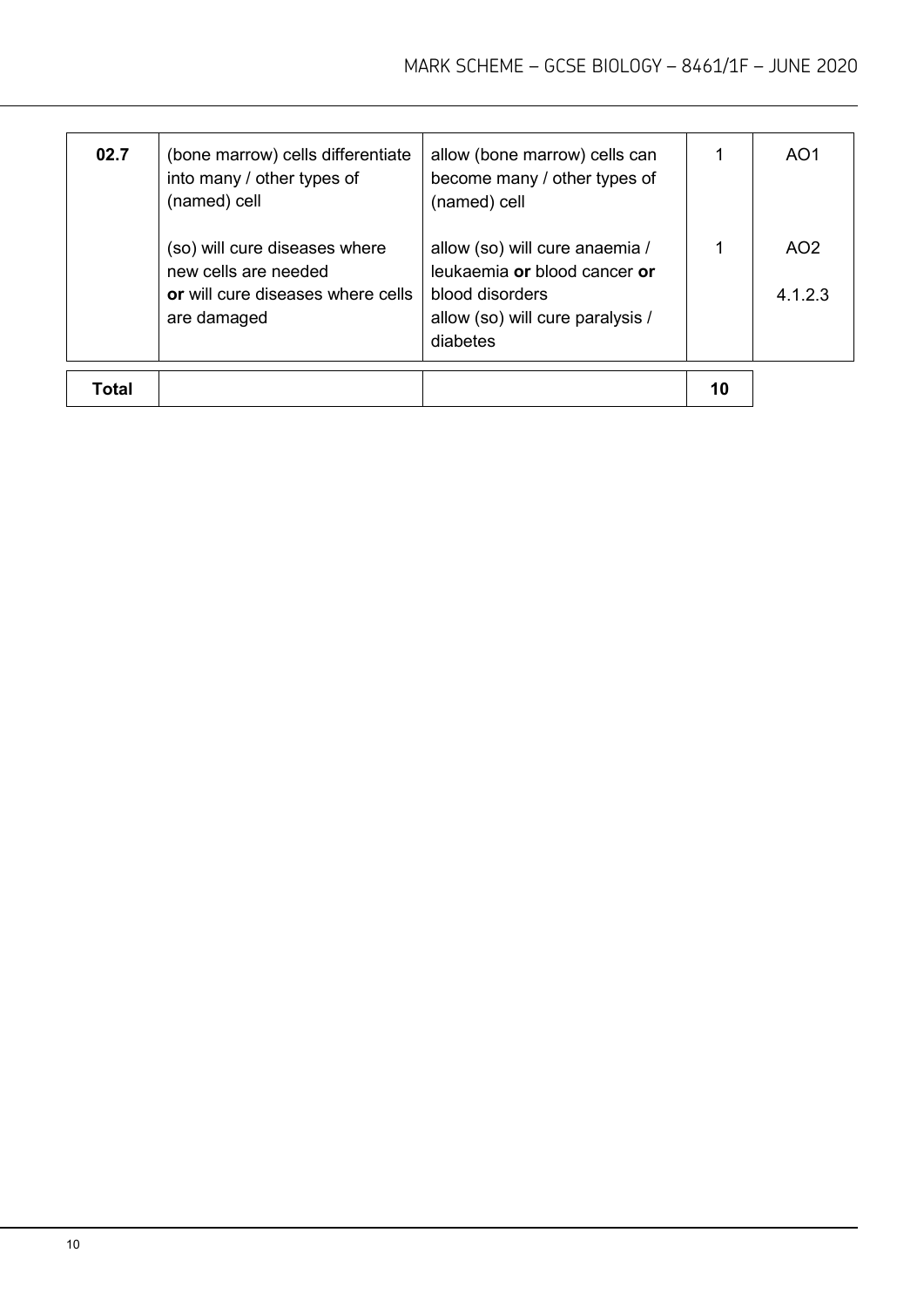| <b>Question</b> | <b>Answers</b>                                                                                                                                                                                                                                          | <b>Extra information</b>                                                                  | <b>Mark</b>      | <b>AO</b> /<br>Spec. Ref.                        |
|-----------------|---------------------------------------------------------------------------------------------------------------------------------------------------------------------------------------------------------------------------------------------------------|-------------------------------------------------------------------------------------------|------------------|--------------------------------------------------|
| 03.1            | any one from:<br>• bacteria<br>$\bullet$ fungi<br>• protists                                                                                                                                                                                            | allow singular<br>allow names of pathogens<br>e.g. Salmonella<br>ignore virus / germ      | 1                | AO <sub>1</sub><br>4.3.1.1<br>4.3.1.3<br>4.3.1.5 |
| 03.2            | hydrochloric acid is produced by<br>the stomach<br>the skin is a barrier covering the<br>whole body                                                                                                                                                     |                                                                                           | 1<br>1           | AO <sub>1</sub><br>4.2.2.1<br>4.3.1.6            |
| 03.3            | white blood cells engulf the<br>microorganisms.                                                                                                                                                                                                         |                                                                                           | 1                | AO <sub>1</sub><br>4.2.2.3<br>4.3.1.6            |
| 03.4            | weakened<br>fast                                                                                                                                                                                                                                        | in this order only                                                                        | 1<br>$\mathbf 1$ | AO <sub>1</sub><br>4.3.1.7                       |
| 03.5            | by coughs / sneezes                                                                                                                                                                                                                                     | allow 'by droplets in the air'<br>do not accept other means of<br>transmission e.g. touch | 1                | AO <sub>1</sub><br>4.3.1.1<br>4.3.1.2            |
| 03.6            | (from day) 10 (to day) 18                                                                                                                                                                                                                               | allow (from day) 18 (to day)<br>10                                                        | 1                | AO <sub>2</sub><br>4.3.1.2                       |
| 03.7            | $14$ (days)                                                                                                                                                                                                                                             | allow in the range 13 to 15<br>(days)                                                     | 1                | AO <sub>3</sub><br>4.3.1.2                       |
| 03.8            | any one from:<br>• they had been vaccinated<br>• they already had antibodies<br>• they were immune<br>• they had had it before<br>• they did not get any / enough<br>virus from infected child<br>• they did not play (much) with the<br>infected child | ignore they were resistant<br>ignore they wore a mask<br>unqualified                      | 1                | AO <sub>3</sub><br>4.3.1.2<br>4.3.1.7            |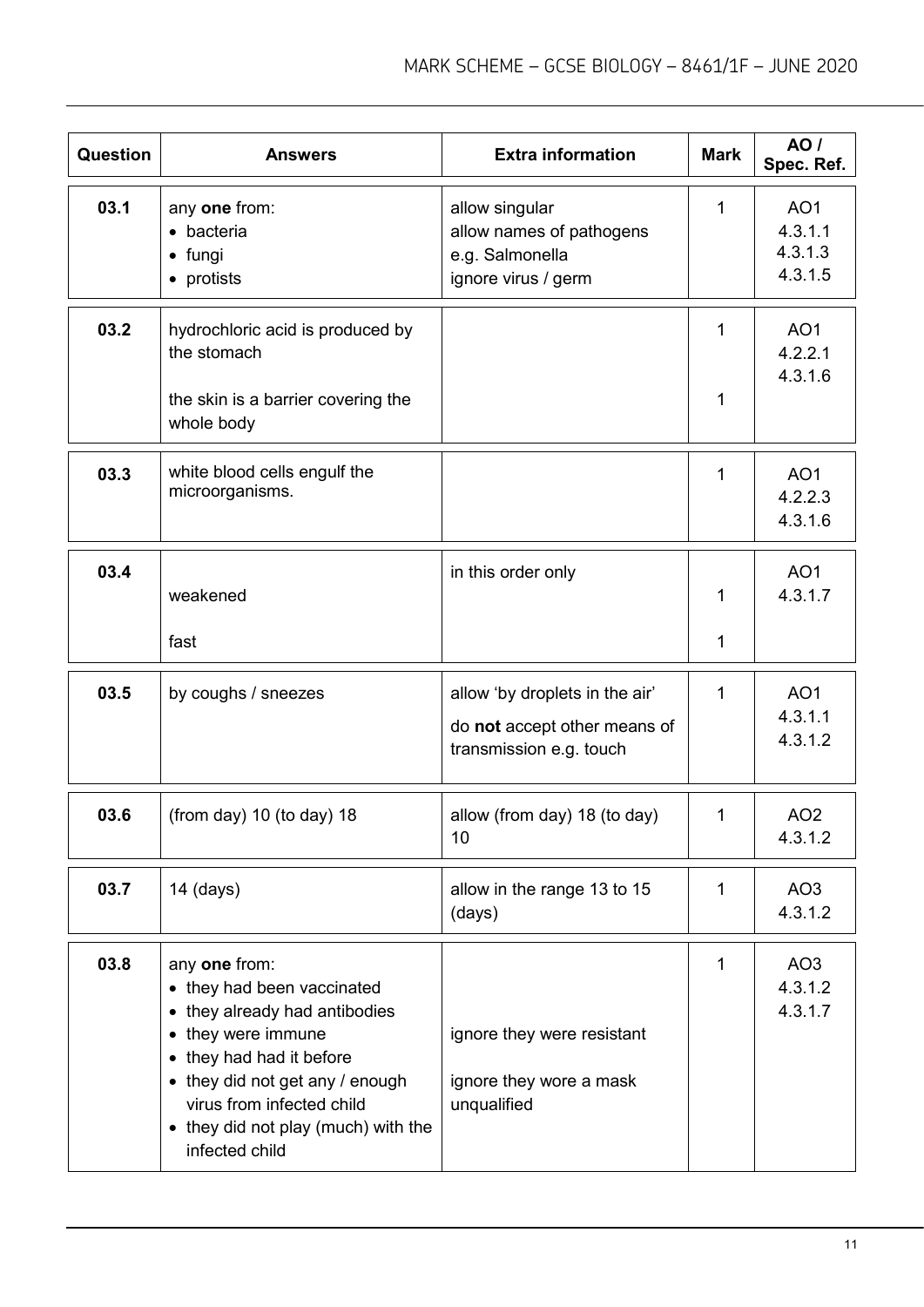| 03.9         | antibiotics do not kill viruses | allow antibiotics do not work<br>on viruses<br>allow antibiotics only kill<br>bacteria |    | AO <sub>3</sub><br>4.3.1.8 |
|--------------|---------------------------------|----------------------------------------------------------------------------------------|----|----------------------------|
| <b>Total</b> |                                 |                                                                                        | 11 |                            |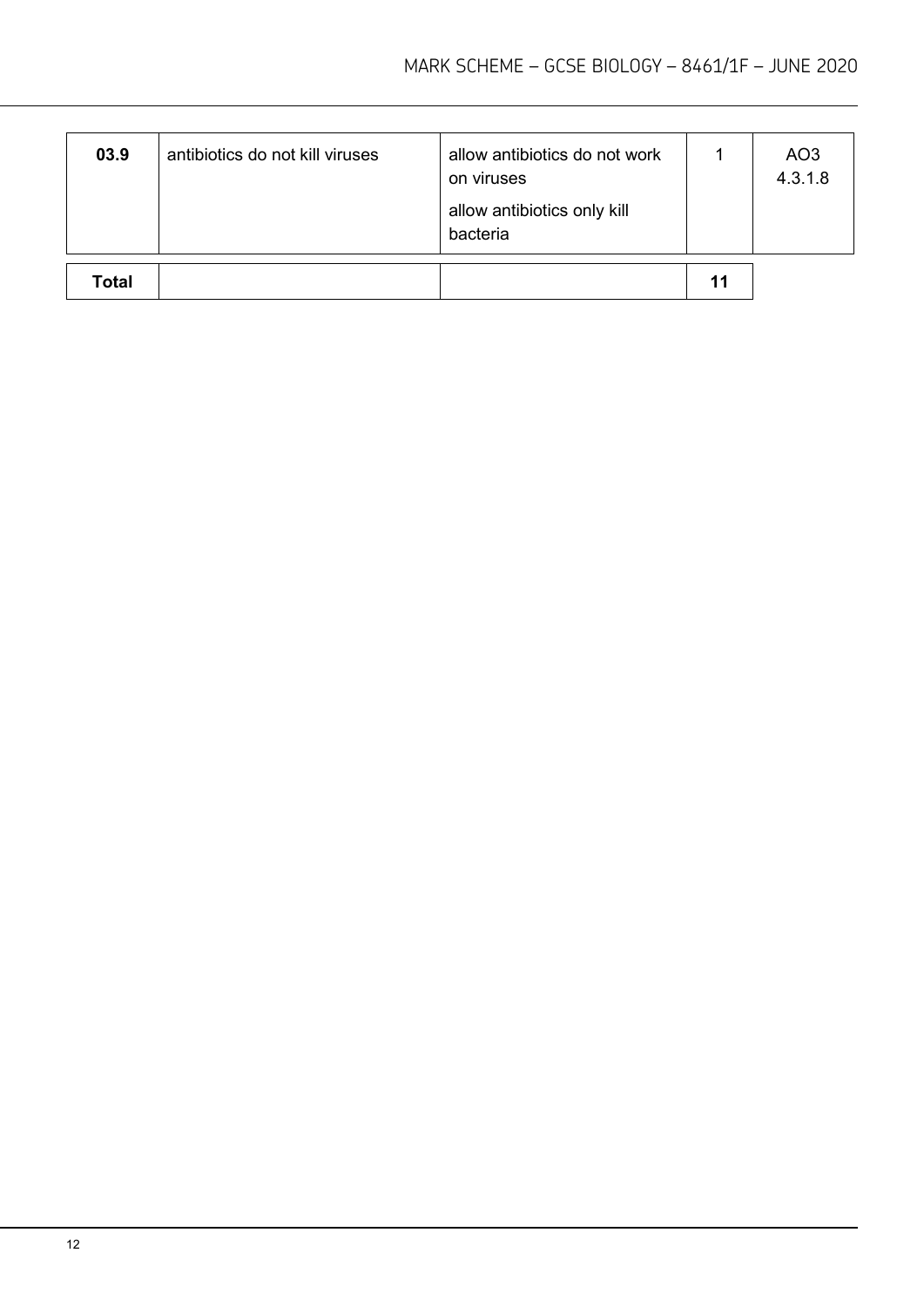| <b>Question</b> | <b>Answers</b>                                                            | <b>Extra information</b>                                             | <b>Mark</b> | <b>AO</b> /<br>Spec. Ref.             |
|-----------------|---------------------------------------------------------------------------|----------------------------------------------------------------------|-------------|---------------------------------------|
| 04.1            | increased (at first)                                                      |                                                                      | 1           | AO <sub>2</sub><br>4.4.2.2            |
|                 | until 4 minutes or 50 breaths per<br>minute                               |                                                                      |             |                                       |
|                 | (then) stayed constant (from 4<br>minutes or at 50 breaths per<br>minute) |                                                                      |             |                                       |
| 04.2            | 175 (beats per minute)                                                    |                                                                      |             | AO <sub>2</sub><br>4.4.2.2            |
| 04.3            | 140 (beats per minute)                                                    |                                                                      | 1           | AO <sub>2</sub><br>4.4.2.2            |
| 04.4            | because his rate is lower than<br>the maximum safe rate                   | allow ecf for incorrect values in<br>question 04.2 and question 04.3 | 1           | AO <sub>3</sub><br>4.2.2.2<br>4.4.2.2 |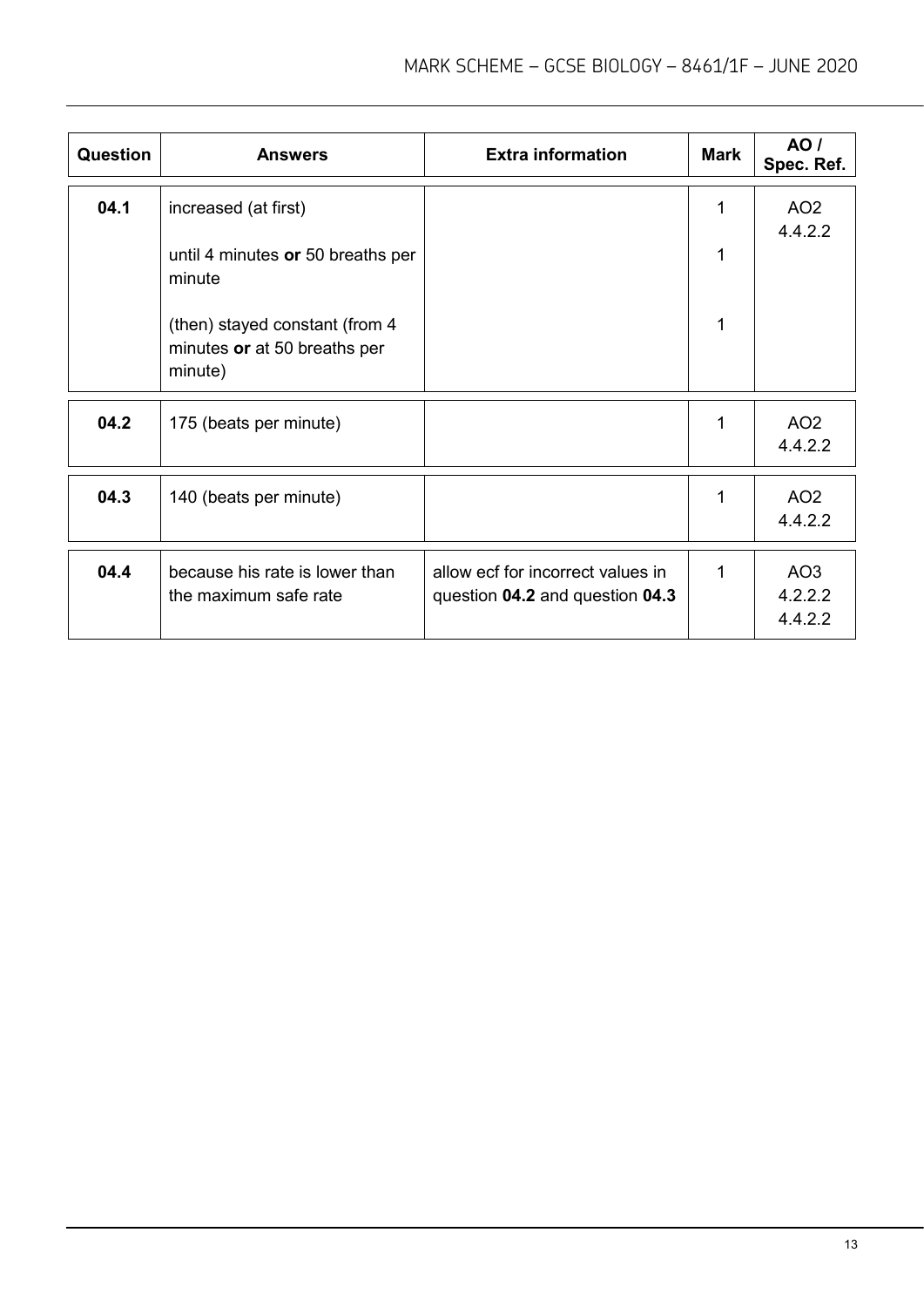| 04.5         | Level 3: Relevant points (reasons/causes) are identified, given in<br>detail and logically linked to form a clear account.                                                                                                                                                                                                                                                                                                                                                                                  | $5 - 6$     | AO <sub>3</sub>               |
|--------------|-------------------------------------------------------------------------------------------------------------------------------------------------------------------------------------------------------------------------------------------------------------------------------------------------------------------------------------------------------------------------------------------------------------------------------------------------------------------------------------------------------------|-------------|-------------------------------|
|              | Level 2: Relevant points (reasons/causes) are identified, and<br>there are attempts at logical linking. The resulting account is not<br>fully clear.                                                                                                                                                                                                                                                                                                                                                        | $3 - 4$     | AO <sub>2</sub>               |
|              | Level 1: Points are identified and stated simply, but their<br>relevance is not clear and there is no attempt at logical linking.                                                                                                                                                                                                                                                                                                                                                                           | $1 - 2$     | AO <sub>2</sub>               |
|              | No relevant content                                                                                                                                                                                                                                                                                                                                                                                                                                                                                         | $\mathbf 0$ |                               |
|              | <b>Indicative content</b>                                                                                                                                                                                                                                                                                                                                                                                                                                                                                   |             | 4.2.2.2<br>4.2.2.3<br>4.4.2.1 |
|              | heart rate increased<br>to increase blood flowing to muscles / lungs<br>$\circ$<br>to provide more oxygen (to muscles)<br>$\circ$<br>to provide more glucose (to muscles)<br>$\circ$<br>to remove carbon dioxide more quickly (from the<br>$\circ$<br>muscles / blood)<br>to remove lactic acid more quickly (from the<br>$\circ$<br>muscles)<br>breathing rate increased<br>supplies more oxygen / air to lungs<br>$\circ$<br>so more oxygen to blood<br>$\circ$<br>more carbon dioxide removed<br>$\circ$ |             | 4.4.2.3<br>4.4.2.2            |
|              | more oxygen to muscles<br>needed for (increased) respiration<br>$\circ$<br>to release / provide energy<br>$\circ$<br>for muscle contraction<br>$\circ$                                                                                                                                                                                                                                                                                                                                                      |             |                               |
|              | anaerobic respiration occurs<br>due to lack of oxygen<br>$\circ$<br>which causes a build-up of lactic acid<br>O<br>oxygen debt<br>$\circ$<br>muscle fatigue / pain<br>$\circ$                                                                                                                                                                                                                                                                                                                               |             |                               |
|              | To reach Level 3, there must be reference to heart rate, breathing<br>rate and respiration                                                                                                                                                                                                                                                                                                                                                                                                                  |             |                               |
| <b>Total</b> |                                                                                                                                                                                                                                                                                                                                                                                                                                                                                                             | 12          |                               |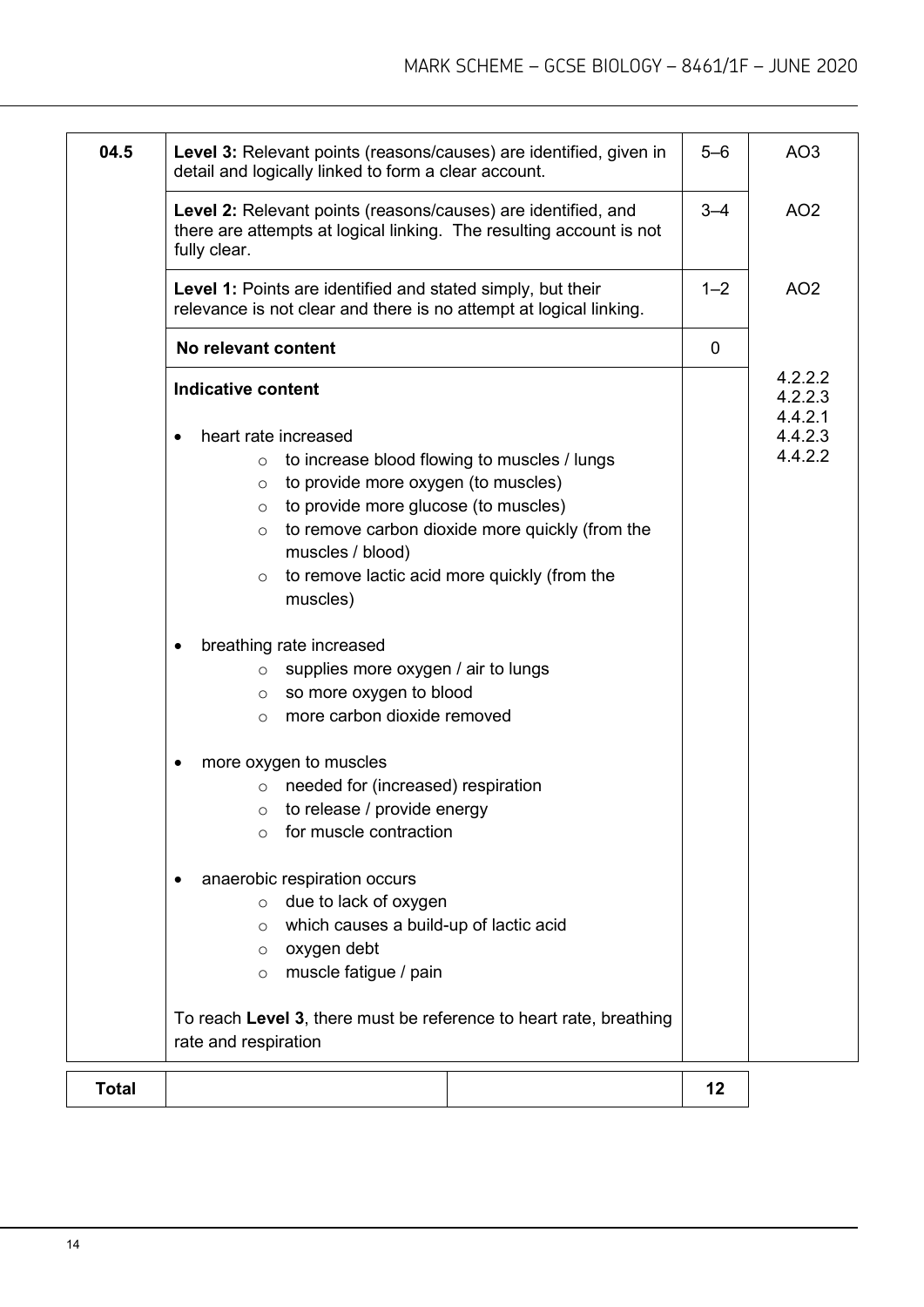| Question | <b>Answers</b>                                                                                        | <b>Extra information</b>                                | <b>Mark</b> | <b>AO</b> /<br>Spec. Ref.                      |
|----------|-------------------------------------------------------------------------------------------------------|---------------------------------------------------------|-------------|------------------------------------------------|
| 05.1     | will stop animals / herbivores<br>eating it                                                           | allow it will not be eaten                              | 1           | AO <sub>3</sub><br>4.3.3.2                     |
| 05.2     | chemical                                                                                              |                                                         | 1           | AO <sub>1</sub><br>4.3.3.2                     |
| 05.3     | thorns / spikes / spines / prickles<br>(to stop animals / herbivores<br>eating it)                    |                                                         | 1           | AO <sub>3</sub><br>4.3.3.2                     |
| 05.4     | for respiration                                                                                       |                                                         | 1           | AO <sub>1</sub><br>4.4.1.3                     |
|          | to store as starch                                                                                    |                                                         | 1           | 4.4.2.1                                        |
| 05.5     | add Benedict's (solution /<br>reagent to the liquid)                                                  |                                                         | 1           | AO <sub>1</sub><br>4.2.2.1<br>RPA <sub>4</sub> |
|          | boil / heat                                                                                           | allow any temperature of 65 °C<br>or above              | 1           |                                                |
|          | (if glucose is present the blue)<br>colour changes to yellow / green<br>/ orange / brown / (brick)red |                                                         | 1           |                                                |
| 05.6     | (nitrate ions are needed) to<br>make proteins / amino acids                                           | allow to make chlorophyll / DNA<br>/ ATP / nucleic acid | 1           | AO <sub>1</sub>                                |
|          | which are needed for growth /<br>enzymes / new cells                                                  | allow correct process for named<br>molecule in mp1      | $\mathbf 1$ | AO <sub>2</sub>                                |
|          |                                                                                                       |                                                         |             | 4.1.3.3<br>4.4.1.3<br>4.4.2.3                  |
| 05.7     | in / on the (soil) water                                                                              | allow through air (spaces) in the<br>soil               | 1           | AO <sub>3</sub><br>4.3.1.1<br>4.3.1.4          |
| 05.8     | dosage                                                                                                |                                                         | 1           | AO <sub>1</sub><br>4.3.1.9                     |
|          | toxicity                                                                                              |                                                         | $\mathbf 1$ |                                                |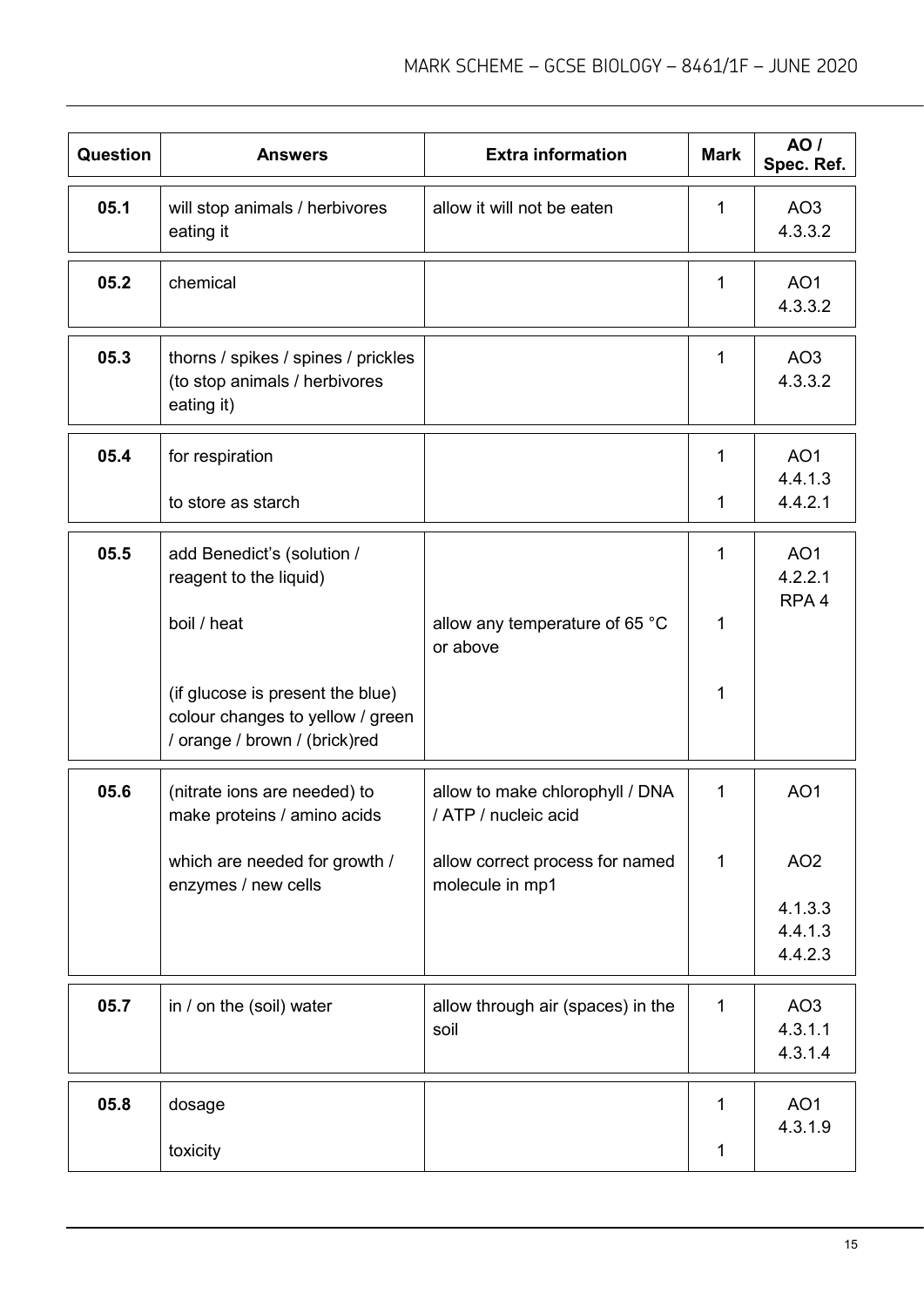| 05.9         | placebos |    | AO <sub>1</sub><br>4.3.1.9 |
|--------------|----------|----|----------------------------|
| <b>Total</b> |          | 14 |                            |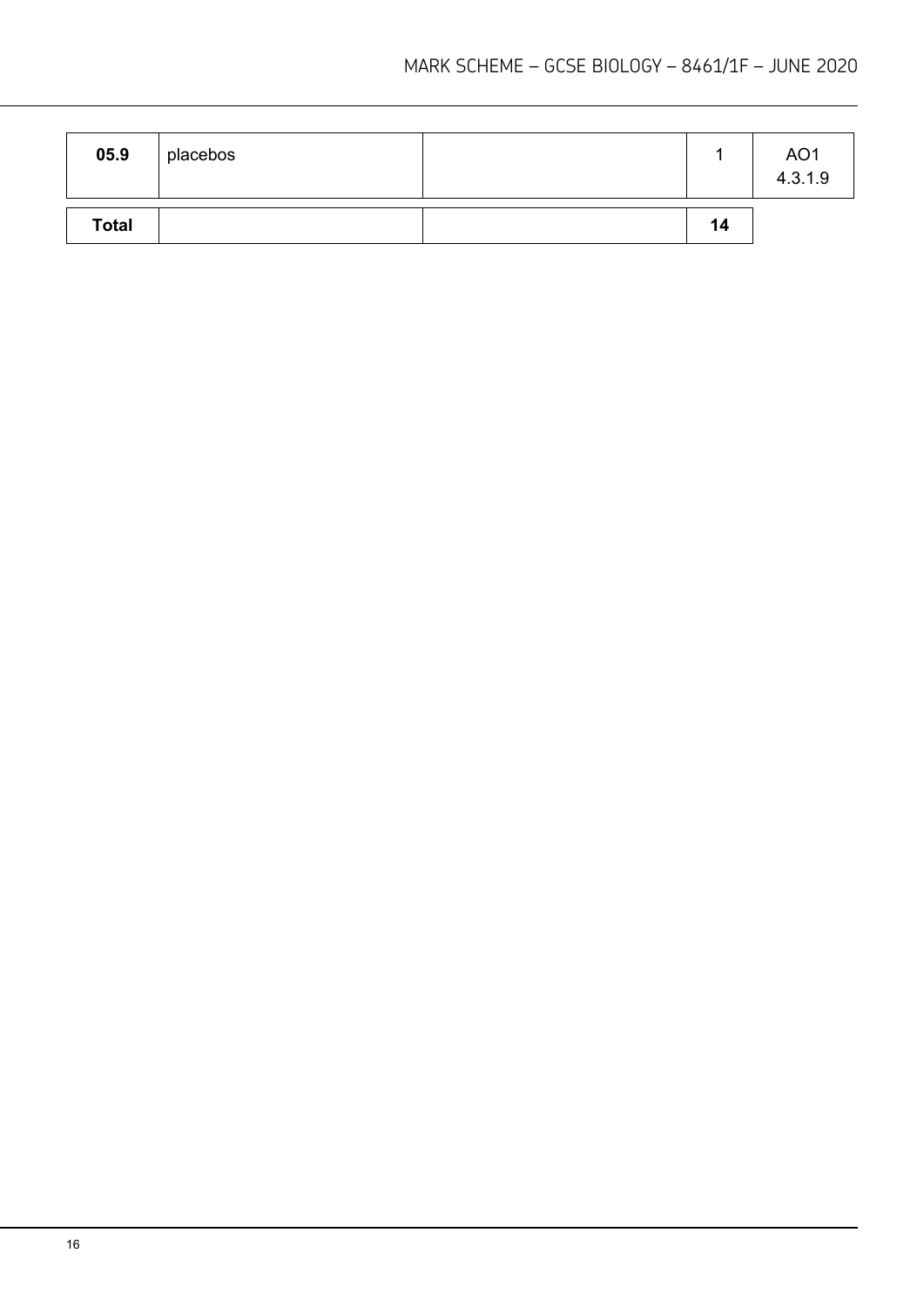| Question | <b>Answers</b>                                                                           | <b>Extra information</b>         | <b>Mark</b>    | AO /<br>Spec. Ref.         |
|----------|------------------------------------------------------------------------------------------|----------------------------------|----------------|----------------------------|
| 06.1     | all lines correct $= 2$ marks<br>1 or 2 lines correct = $1$ mark<br>Type of blood vessel | <b>Structure of blood vessel</b> | $\overline{2}$ | AO <sub>2</sub><br>4.2.2.2 |
|          | Artery                                                                                   | One cell                         |                |                            |
|          | Capillary                                                                                | Muscle<br>tissue                 |                |                            |
|          | Vein                                                                                     | Muscle<br>tissue                 |                |                            |
|          | additional line from a box on the left negates the credit for that box                   |                                  |                |                            |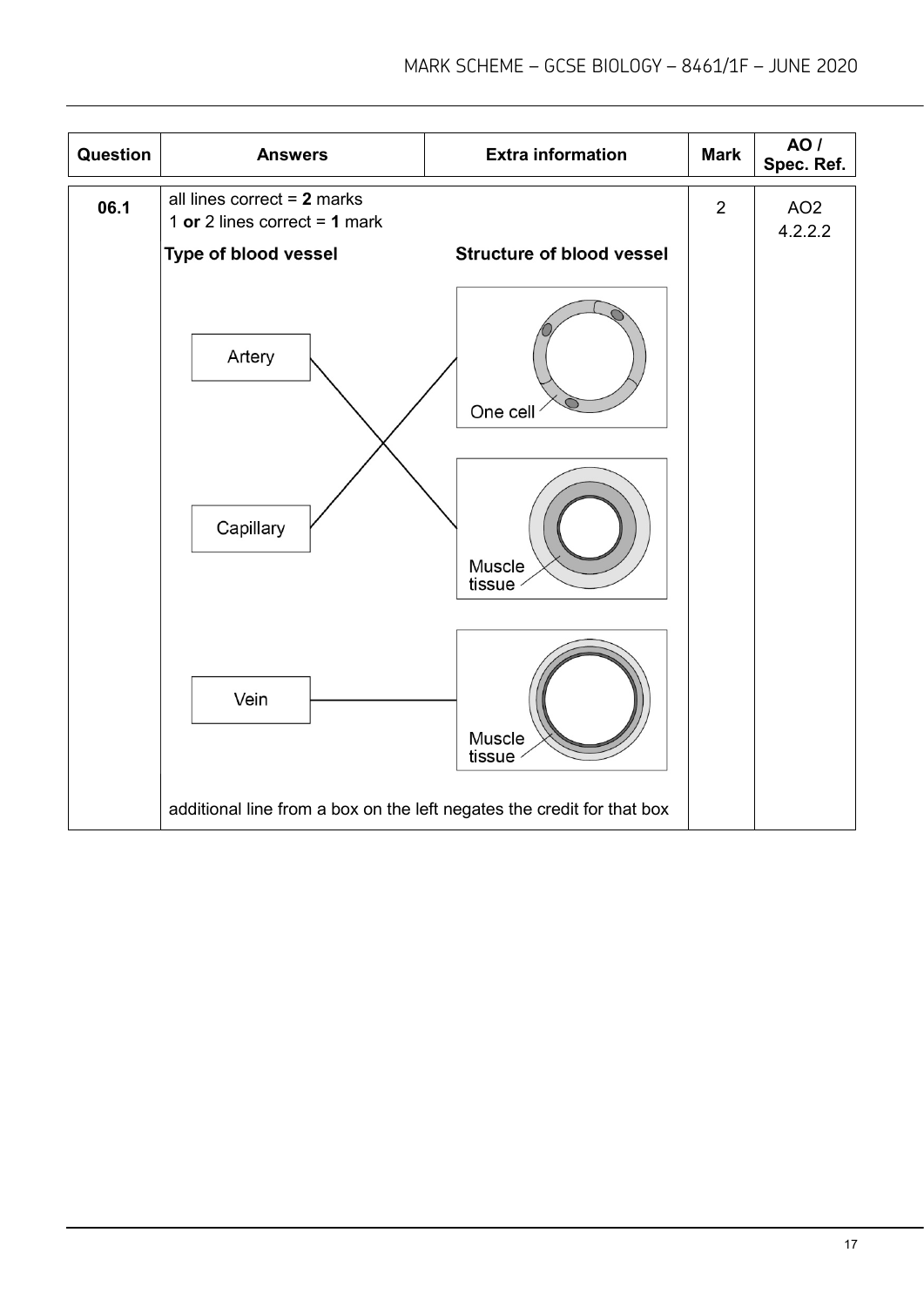| 06.2 | any one from:<br>thick(er) (muscle) walls /<br>$\bullet$<br>tissue $(1)$<br>to push blood (all) around<br>the body $(1)$<br>or<br>thick(er) elastic walls / tissue<br>(1)<br>to maintain / withstand high<br>(blood) pressure<br>or to retain / regain shape (1)<br>or<br>narrow lumen (1)<br>to maintain high (blood)<br>pressure (1) | allow to withstand high (blood)<br>pressure<br>do not accept to pump blood<br>(all) around the body | $\overline{2}$ | AO <sub>1</sub><br>4.2.2.2                       |
|------|----------------------------------------------------------------------------------------------------------------------------------------------------------------------------------------------------------------------------------------------------------------------------------------------------------------------------------------|-----------------------------------------------------------------------------------------------------|----------------|--------------------------------------------------|
| 06.3 | $(A)$ – white (blood) cell(s)<br>$(B)$ – platelet(s)                                                                                                                                                                                                                                                                                   | allow any named white (blood)<br>cell(s)                                                            | 1<br>1         | AO <sub>2</sub><br>4.2.2.3                       |
| 06.4 | (no nucleus) more space for<br>haemoglobin / oxygen<br>(has haemoglobin) to bind /<br>carry oxygen                                                                                                                                                                                                                                     | allow to carry more oxygen<br>ignore carries carbon dioxide                                         | 1<br>1         | AO <sub>3</sub><br>4.1.1.2<br>4.1.1.3<br>4.2.2.3 |
| 06.5 | plasma                                                                                                                                                                                                                                                                                                                                 |                                                                                                     | 1              | AO <sub>1</sub><br>4.2.2.3                       |
| 06.6 | platelets                                                                                                                                                                                                                                                                                                                              |                                                                                                     | 1              | AO <sub>3</sub><br>4.2.2.3                       |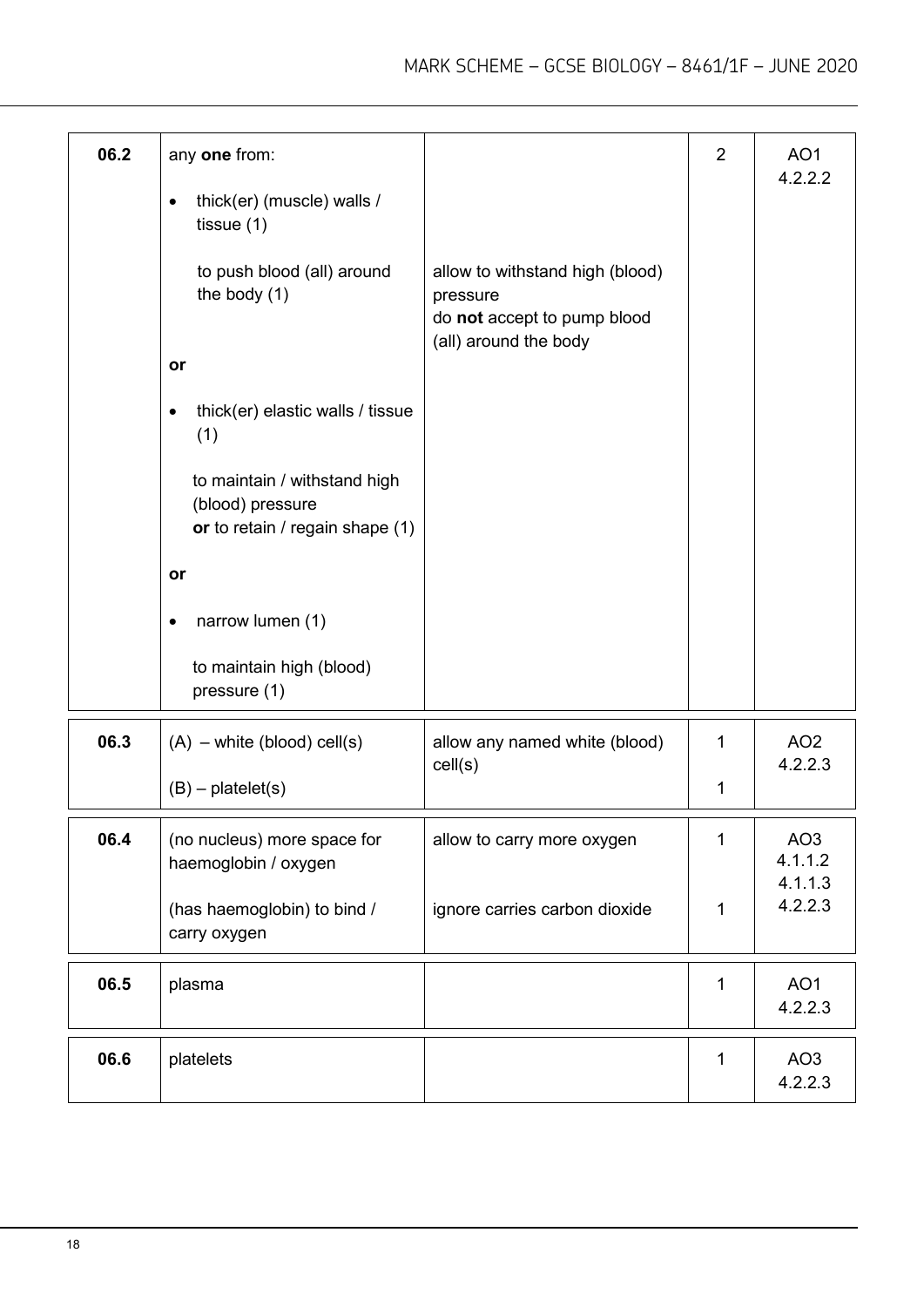| 06.7         | any one from:<br>(continued) bleeding<br>$\bullet$<br>(more) bruising<br>$\bullet$ | allow described<br>allow blood does not clot (at<br>cuts)<br>allow ecf from answer to<br>question 06.6 | 1  | AO <sub>3</sub><br>4.2.2.3 |
|--------------|------------------------------------------------------------------------------------|--------------------------------------------------------------------------------------------------------|----|----------------------------|
| <b>Total</b> |                                                                                    |                                                                                                        | 11 |                            |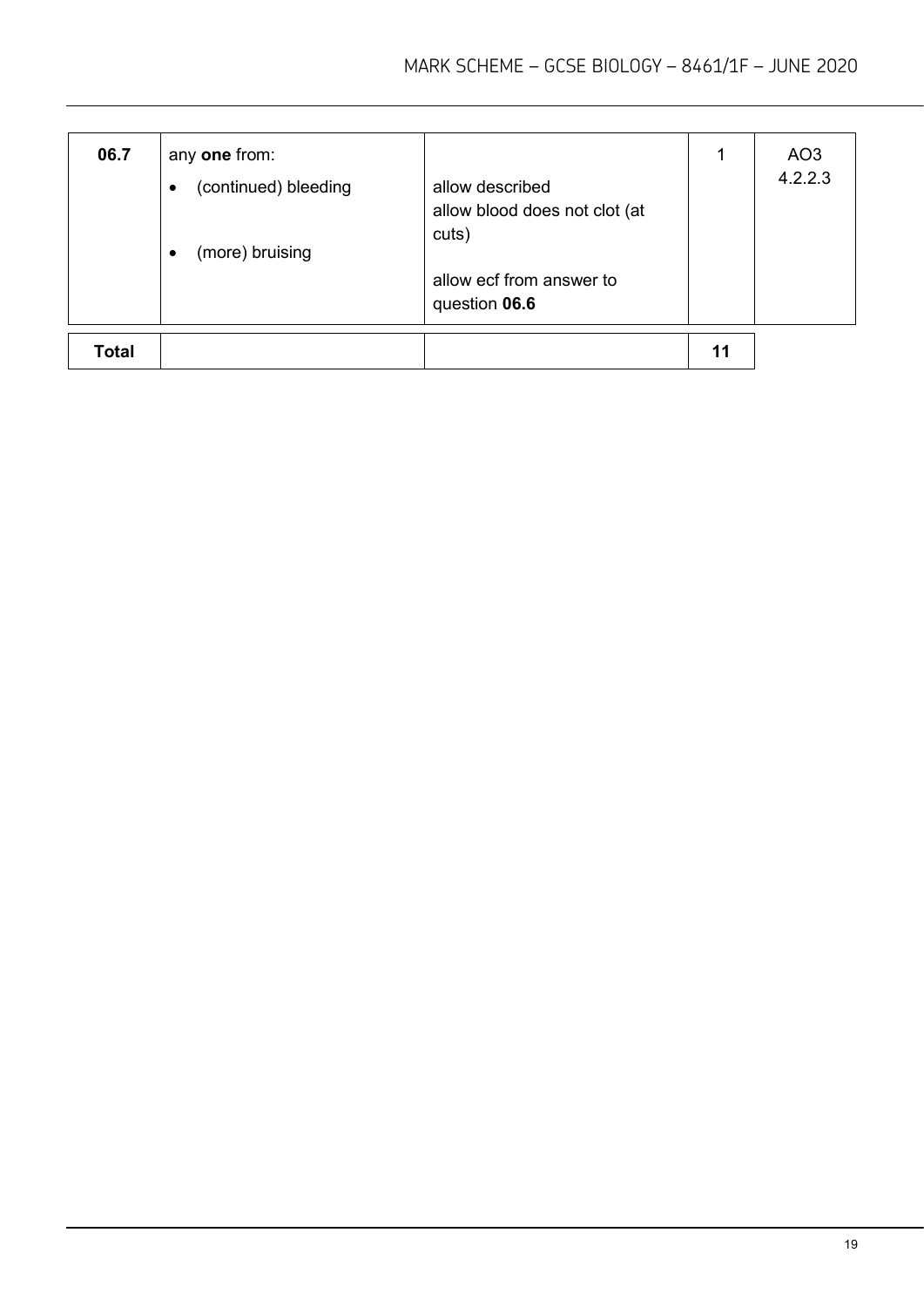| <b>Question</b> | <b>Answers</b>                                                               | <b>Extra information</b>                                                                                    | <b>Mark</b>  | <b>AO</b> /<br>Spec. Ref.                      |
|-----------------|------------------------------------------------------------------------------|-------------------------------------------------------------------------------------------------------------|--------------|------------------------------------------------|
| 07.1            |                                                                              | allow correct chemical symbols<br>ignore any attempt at balancing<br>equation<br>ignore light / chlorophyll |              | AO <sub>1</sub><br>4.4.1.1                     |
|                 | before arrow<br>carbon dioxide and water                                     | either order                                                                                                | 1            |                                                |
|                 | after arrow<br>glucose                                                       | ignore sugar / carbohydrate<br>do not accept starch                                                         | 1            |                                                |
| 07.2            |                                                                              | ignore description of subsequent<br>parts of the photosynthesis<br>reaction                                 |              | AO <sub>1</sub><br>4.1.1.2<br>4.4.1.1          |
|                 | light                                                                        | allow sunlight<br>ignore sun                                                                                | 1            |                                                |
|                 | (light) is captured / trapped /<br>absorbed by chlorophyll /<br>chloroplasts | allow (light) is used by<br>chlorophyll / chloroplasts                                                      | 1            |                                                |
| 07.3            | $(18.5 + 19.3 + 19.5)$<br>3                                                  |                                                                                                             | 1            | AO <sub>2</sub><br>4.4.1.2<br>RPA <sub>6</sub> |
|                 | or<br>57.3<br>3                                                              |                                                                                                             |              |                                                |
|                 | 19.1 ( $cm3/hour$ )                                                          | allow an answer correctly<br>calculated using only two correct<br>values                                    | 1            |                                                |
| 07.4            | a ring around 14.2                                                           | allow clear indication of correct<br>result                                                                 | $\mathbf{1}$ | AO <sub>3</sub><br>4.4.1.2<br>RPA <sub>6</sub> |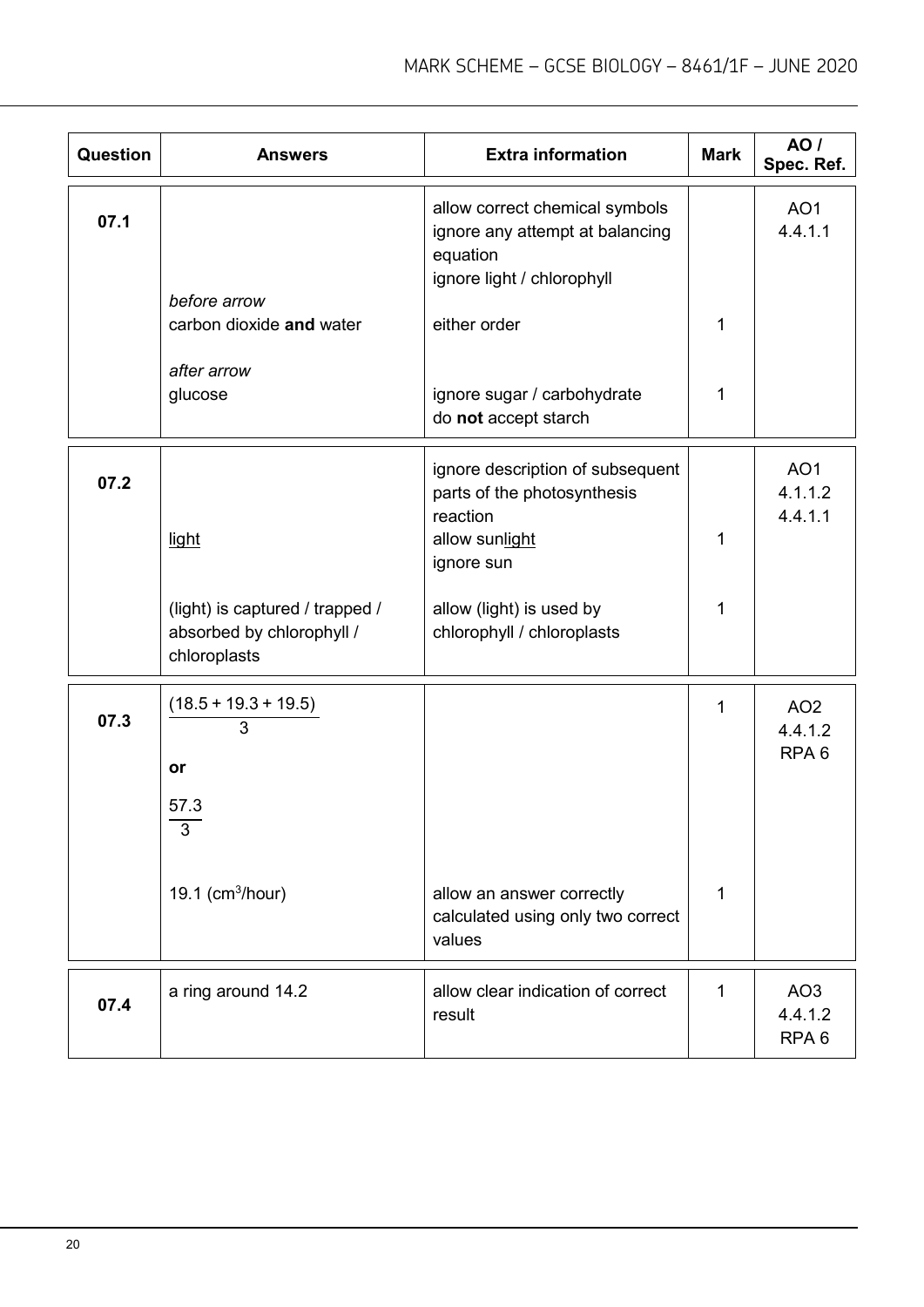| 07.5 | any one from:<br>scale / value was misread<br>there was air / oxygen in the<br>$\bullet$<br>syringe / measuring cylinder<br>/ apparatus<br>the lamp / light was moved<br>temperature changed<br>had different mass / length<br>of pondweed<br>pondweed had not<br>acclimatised | ignore human error<br>ignore references to counting<br>bubbles or time<br>allow measurement error<br>allow light intensity changed<br>ignore different bulb / lamp<br>unqualified | 1 | AO <sub>3</sub><br>4.4.1.2<br>RPA <sub>6</sub> |
|------|--------------------------------------------------------------------------------------------------------------------------------------------------------------------------------------------------------------------------------------------------------------------------------|-----------------------------------------------------------------------------------------------------------------------------------------------------------------------------------|---|------------------------------------------------|
| 07.6 | did not use it in calculation (of<br>mean)                                                                                                                                                                                                                                     |                                                                                                                                                                                   | 1 | AO <sub>3</sub><br>4.4.1.2<br>RPA <sub>6</sub> |
| 07.7 | any one from:<br>light (intensity)<br>$\bullet$<br>carbon dioxide<br>٠<br>(concentration)<br>pondweed size / amount<br>pondweed species                                                                                                                                        | do not accept temperature<br>ignore time<br>allow distance / power / colour<br>of lamp / light<br>allow same (piece of) pondweed                                                  | 1 | AO <sub>3</sub><br>4.4.1.2<br>RPA <sub>6</sub> |
| 07.8 | enzyme(s) lose the shape of the<br>active site                                                                                                                                                                                                                                 | allow enzyme(s) (start to)<br>denature<br>allow enzyme(s) destroyed /<br>damaged<br>do not accept enzyme(s) killed                                                                | 1 | AO <sub>2</sub><br>4.2.2.1                     |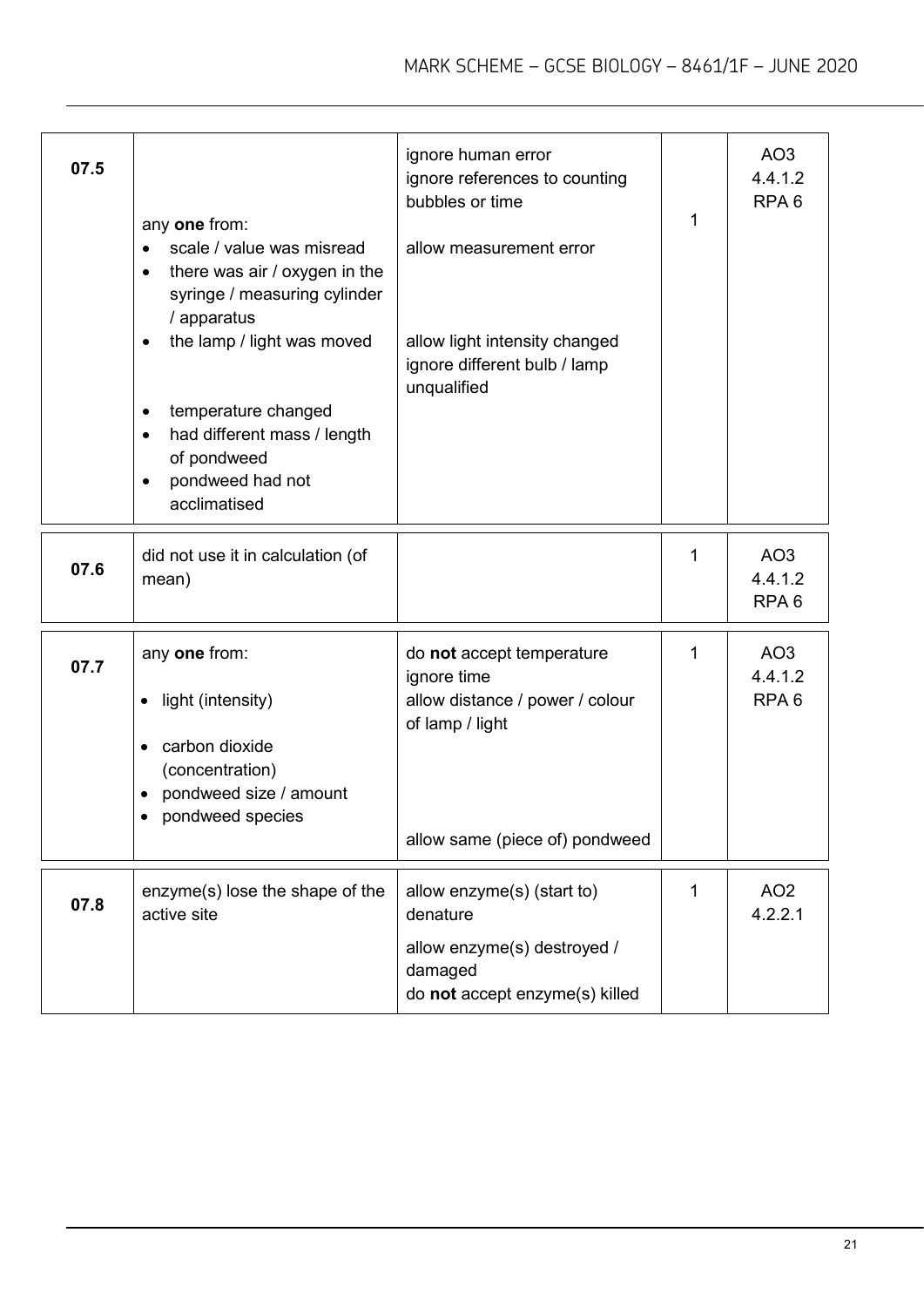| Total |                                                                        |                                                                                            | 16 |                            |
|-------|------------------------------------------------------------------------|--------------------------------------------------------------------------------------------|----|----------------------------|
|       | correct curved line of best fit                                        | ignore line joined point to point<br>with straight lines<br>ignore extrapolation           | 1  |                            |
|       | all points plotted to within $\pm \frac{1}{2}$<br>small square         | allow 3 or 4 correct plots for 1<br>mark<br>ignore any attempt to plot a<br>point at 20 °C | 2  |                            |
|       | suitable scale on y-axis                                               | must take up half or more of grid<br>provided                                              | 1  | RPA <sub>6</sub>           |
| 07.9  | y-axis labelled '(rate of)<br>photosynthesis in cm <sup>3</sup> /hour' |                                                                                            | 1  | AO <sub>2</sub><br>4.4.1.2 |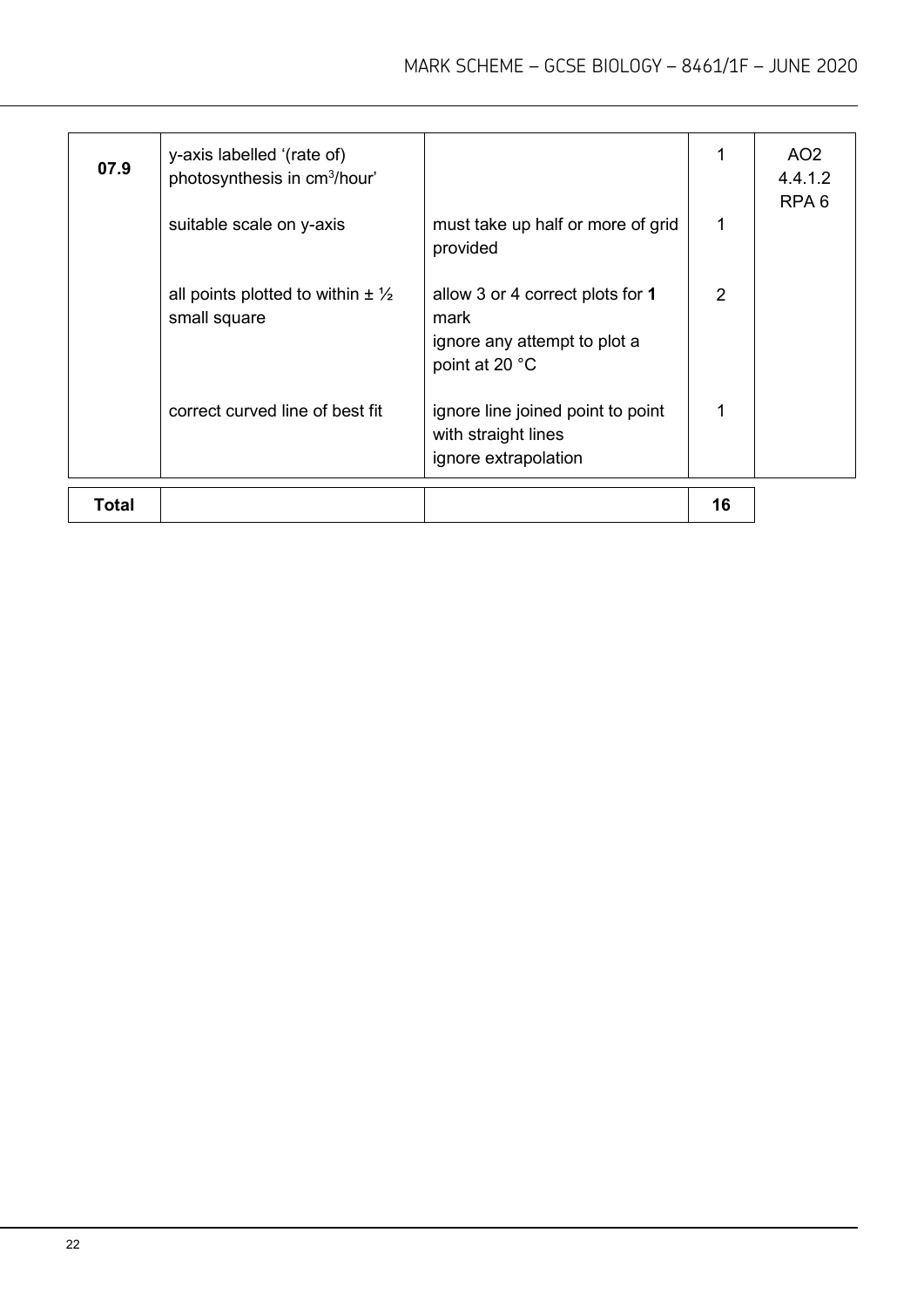| <b>Question</b> | <b>Answers</b>                                                                       | <b>Extra information</b>                                                                                                                                               | Mark | AO/<br>Spec. Ref.                     |
|-----------------|--------------------------------------------------------------------------------------|------------------------------------------------------------------------------------------------------------------------------------------------------------------------|------|---------------------------------------|
| 08.1            | movement / spreading out of<br>molecules / particles                                 | allow movement / spreading out<br>of (named) substances /<br>chemicals / gases / liquids<br>ignore reference to membranes<br>$/$ cells                                 | 1    | AO <sub>1</sub><br>4.1.3.1            |
|                 | from (an area of) high(er)<br>concentration to (an area of)<br>low(er) concentration | allow down / with the<br>concentration gradient<br>ignore along / across the<br>concentration gradient<br>do not accept movement from /<br>to a concentration gradient |      |                                       |
| 08.2            | increased carbon dioxide<br>concentration in the air<br>increased number of stomata  |                                                                                                                                                                        |      | AO <sub>2</sub><br>4.1.3.1<br>4.2.3.2 |
|                 | that are open                                                                        |                                                                                                                                                                        |      |                                       |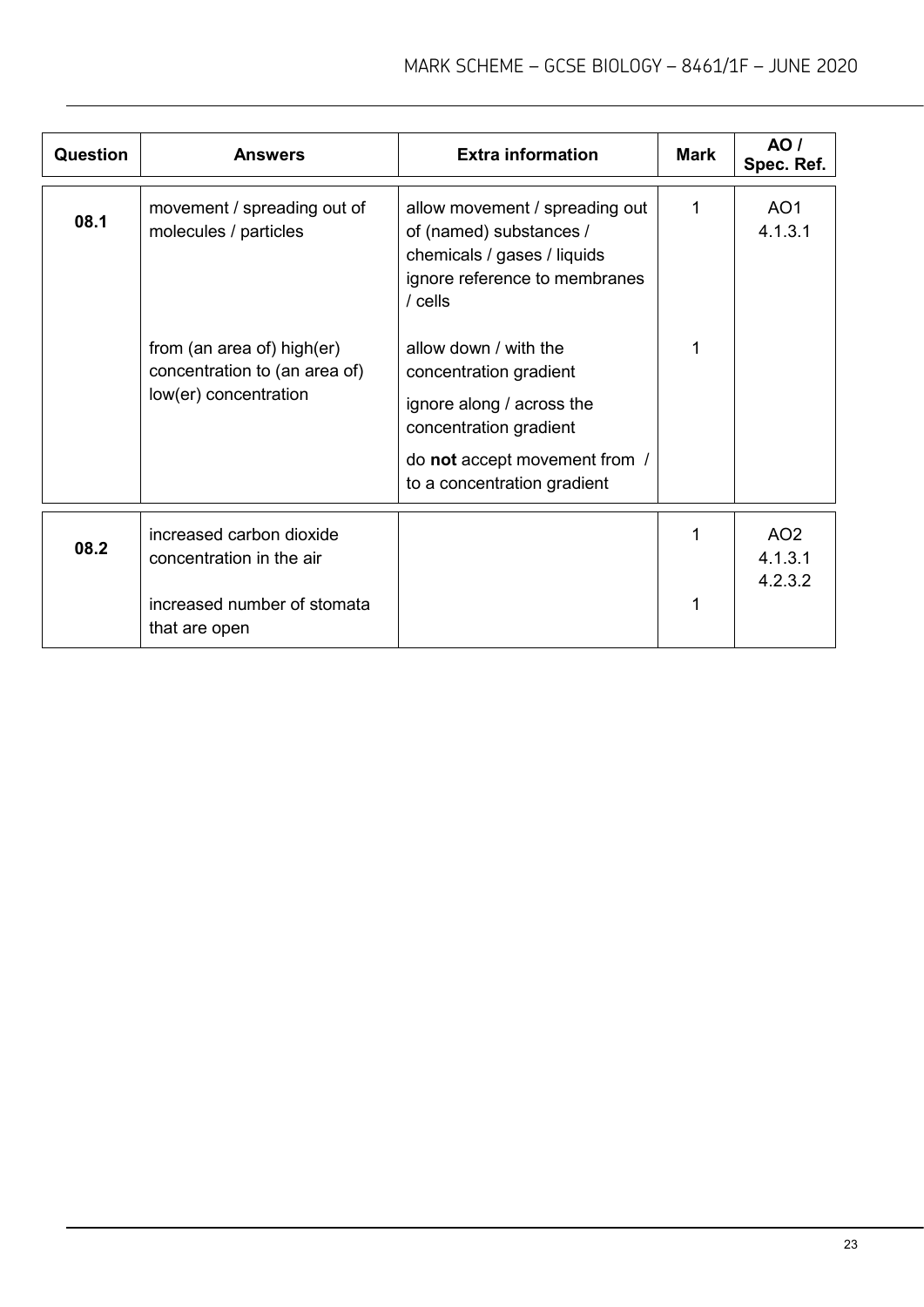| 08.3 | Level 3: Relevant points (reasons/causes) are identified, given in<br>detail and logically linked to form a clear account.                                                                                                                                                                                                                                                                                                                                                                                                                                                                                                                                                                                                           | $5 - 6$ | AO <sub>1</sub><br>4.1.3.1<br>4.2.2.2 |
|------|--------------------------------------------------------------------------------------------------------------------------------------------------------------------------------------------------------------------------------------------------------------------------------------------------------------------------------------------------------------------------------------------------------------------------------------------------------------------------------------------------------------------------------------------------------------------------------------------------------------------------------------------------------------------------------------------------------------------------------------|---------|---------------------------------------|
|      | Level 2: Relevant points (reasons/causes) are identified, and<br>there are attempts at logical linking. The resulting account is not<br>fully clear.                                                                                                                                                                                                                                                                                                                                                                                                                                                                                                                                                                                 | $3 - 4$ | 4.2.2.3                               |
|      | Level 1: Points are identified and stated simply, but their<br>relevance is not clear and there is no attempt at logical linking.                                                                                                                                                                                                                                                                                                                                                                                                                                                                                                                                                                                                    |         |                                       |
|      | No relevant content                                                                                                                                                                                                                                                                                                                                                                                                                                                                                                                                                                                                                                                                                                                  |         |                                       |
|      | <b>Indicative content</b><br>(many) alveoli<br>• provide a large(r) surface area (: volume)<br>capillaries are thin<br>or alveoli / capillary walls are thin or one cell thick<br>or capillaries are close to the alveoli<br>• which provides short diffusion path (for oxygen / carbon<br>dioxide)<br>breathing (mechanism) moves air in and out<br>or lungs are ventilated<br>• to bring in (fresh) oxygen<br>• to remove carbon dioxide<br>• to maintain a concentration / diffusion gradient`<br>large capillary network (around alveoli)<br>$\bullet$<br>or good blood supply<br>• to remove oxygen(ated blood) quickly<br>• to bring carbon dioxide to the lungs quickly<br>• to maintain a concentration / diffusion gradient |         |                                       |